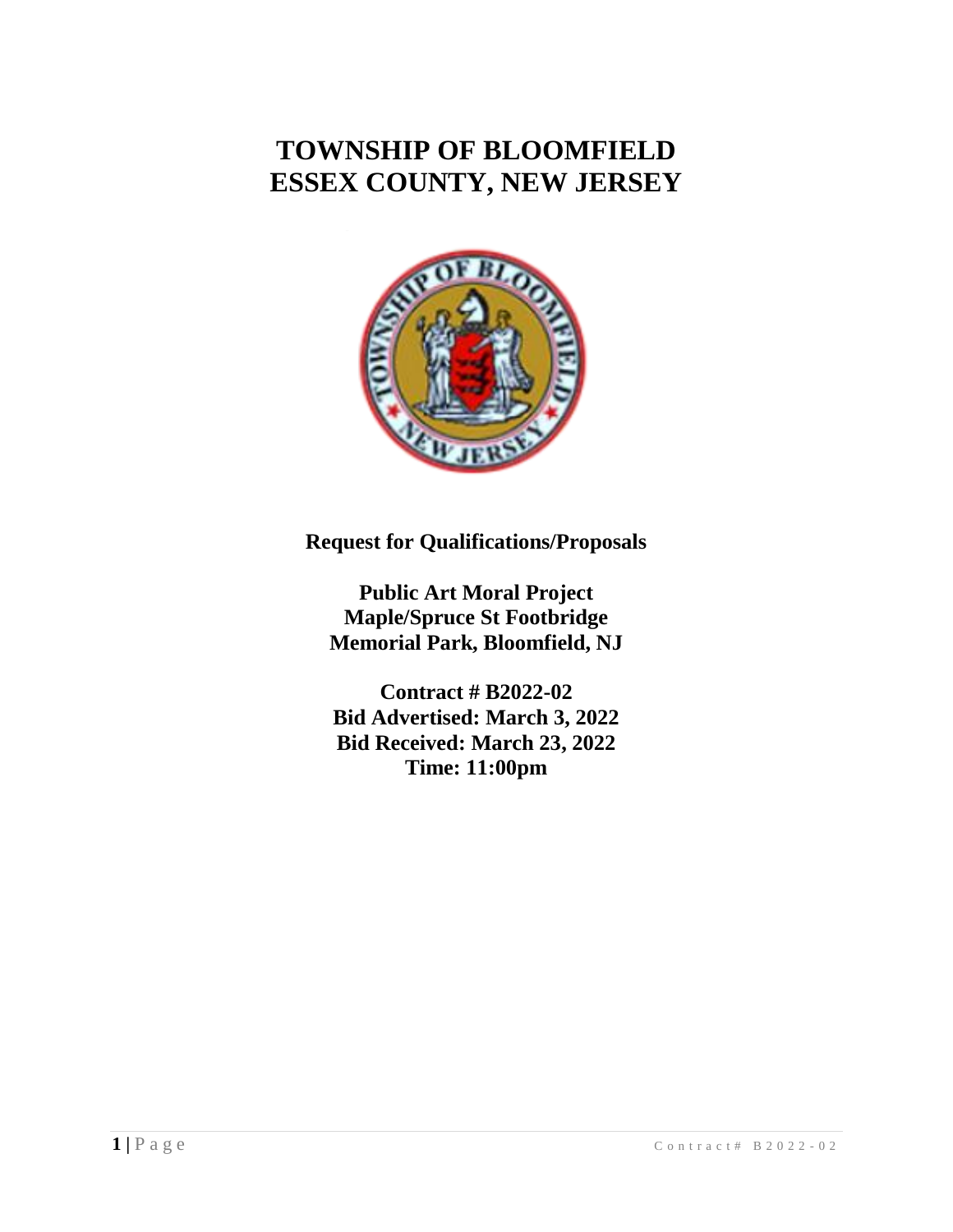# **TOWNSHIP OF BLOOMFIELD PUBLIC NOTICE SOLICITATION OF PROFESSIONAL SERVICE CONTRACT FOR PUBLIC ART MURAL**

The Township of Bloomfield is soliciting a Request for Qualifications/ Proposal ("RFQ/P") to provide:

# **CALL FOR ARTISTS**

## **PUBLIC ART MURAL DESIGN AND IMPLEMENTATION**

Sealed submissions will be received by the Township Clerk, or designated representative for the Township of Bloomfield, County of Essex, State of New Jersey on Wednesday, March 23, 2022, 11:00 A.M. prevailing time, in Council Chambers, Municipal Building, Municipal Plaza, Bloomfield, New Jersey 07003, then publicly opened and read aloud. All proposals must be delivered to the Township Clerk's Office, Township of Bloomfield, 1 Municipal Plaza, Room 214, Bloomfield, NJ 07003. Please submit all of the required documents requested within the RFQ/P Packet on or before the required date and time to be considered.

All proposals shall include all of the information requested in the Standardized Submission Requirements and selection criteria, which is available on the internet at:

[http://bloomfieldtwpnj.com/DocumentCenter/View/396/Standardized-Submission-](http://bloomfieldtwpnj.com/DocumentCenter/View/396/Standardized-Submission-Requirements-for-Professional-Services-PDF)[Requirements-for-Professional-Services-PDF.](http://bloomfieldtwpnj.com/DocumentCenter/View/396/Standardized-Submission-Requirements-for-Professional-Services-PDF) Bids will be deemed incomplete if all of the documents are not submitted according.

All professional service contractors are required to comply with the requirements of N.J.S.A. 52:32-44 (Business Registration of Public Contractors), N.J.S.A. 10:5-31 et seq. and N.J.A.C. 17:27 et seq. (Contract compliance and Equal Employment Opportunities in Public Contracts).

Submissions by Corporations and Partnerships shall include a completed Disclosure of Ownership form (N.J.S.A. 52:25-24.2) and shall include a completed Non-Collusion Affidavit.

The Mayor and Council reserves the right to reject any or all submissions due to any defects or waive informalities and accept any submissions that in their judgment will be in the best interest of the Township. The Mayor and Council shall award the contract or reject all submissions no later than 60 days from receipt of same.

By authorization of the Mayor and Council of the Township of Bloomfield, Essex County, New Jersey.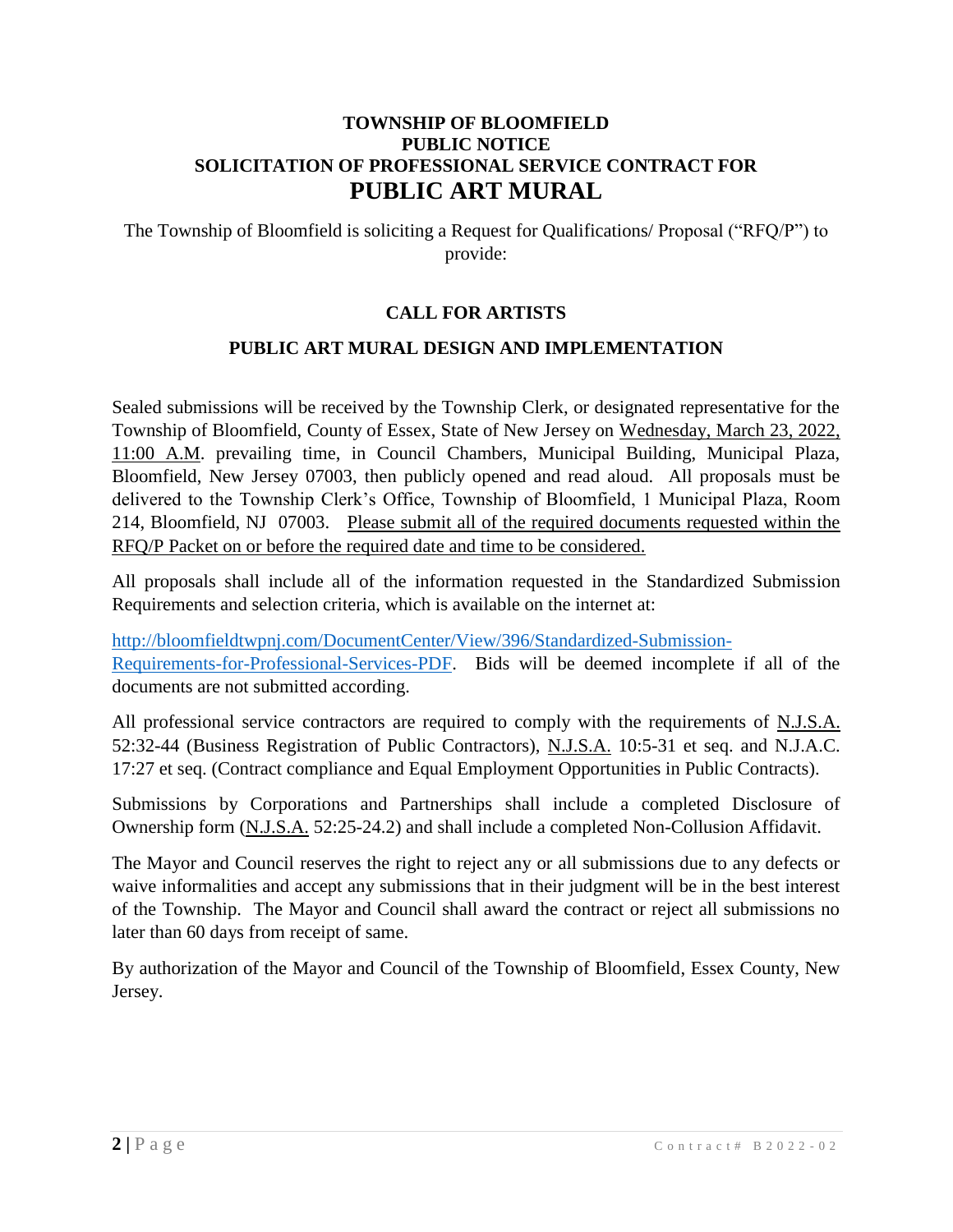#### **PROJECT OVERVIEW:**

 The Township of Bloomfield requests proposals and qualifications from artists for the design and implementation of a new public art mural on the exposed wall facing JFK Drive under the Spruce/Maple St Foot Bridge in Memorial Park. The approximate location is 1000 JFK Drive North, Bloomfield NJ 07003. The Bloomfield Parks, Recreation & Cultural Affairs Advisory Committee review proposals and will recommend three finalists to the Mayor and Council for final selection. This project is part of the ongoing revitalization of the Township's aesthetics.

 The selected artist will present and develop concepts, and oversee production and installation of an approved mural; which will simultaneously meet the artistic/technical/public safety goals specified below. All rights to the artwork will be that of the Township of Bloomfield and owner of property (if other than the Township). The artwork may be used for marketing purposes subject to approval by the Mayor and Council.

 *Interested and qualified artist should submit a conceptual rendering of their proposed art mural, in color and within the proposed dimensions of the designated area. The proposal should include a detailed description on how you will accomplish the scope of services as described herein. An itemized budget must be included for all materials, supplies and fees. The response is to be signed by a duly authorized official of the artist and must be submitted in time, manner and form prescribed. Along with these documents please provide color rendering of previous murals and or a list of other projects that you worked on to show the township you possess the experience and ability to accomplish this project***.** This solicitation does not constitute an offer by the township to enter into a contract and is not an offer which can be accepted by the artist as a contract. No offer made in response to the terms and conditions of this RFQ may include any terms or conditions which can bind the township to the qualified artist who meets the requirements and criteria set forth in this RFQ. The township reserves the right to reject any and all services proposed and to waive technicalities as deemed to be in the best interest of the project. The township reserves the right to request additional information from artist(s) as deemed necessary to analyze proposals.

 The RFP/RFQ is open to all artists who have experience in public art and/or community engagement. Both established and emerging artists are encouraged to apply. Artists who live in Bloomfield and/or within Essex County are strongly encouraged to apply. Collaborative groups may also apply.

#### **Project Goals:**

The project should achieve the following goals:

• Visually promote the benefits of recreational activity including physical and mental wellbeing.

• Highlight the activities available in the park including, but not limited to Tennis, Pickle Ball, Skateboarding, BMX Bike, Baseball, Football and Soccer.

• Use creative, traditional, non-traditional or popular advertising/marketing themes in your design

- Help create a welcoming and inclusive atmosphere for Memorial Park
- Display and promote the artistic talent of the Greater Bloomfield community
- Beautify a highly visible area for both vehicular and pedestrian traffic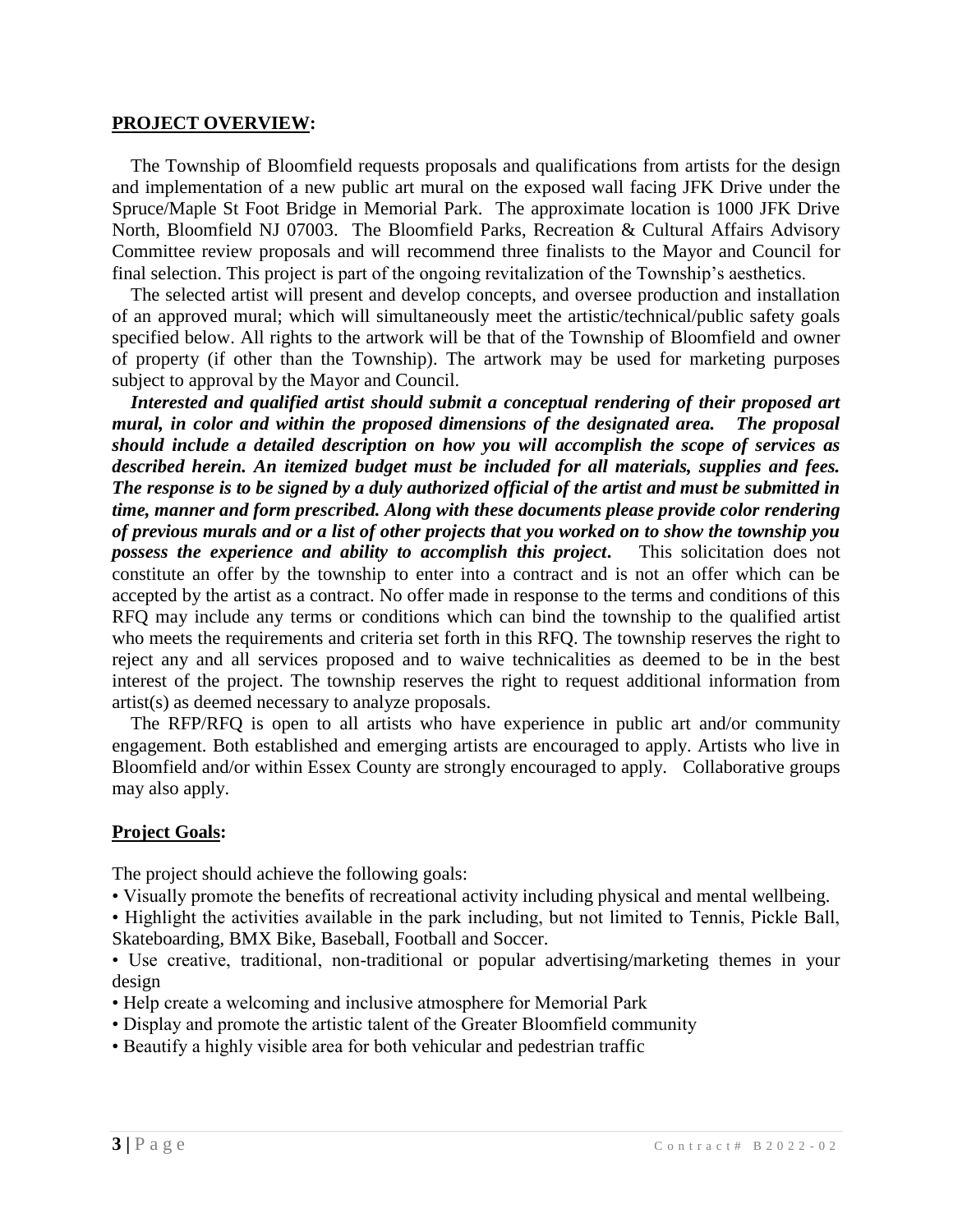## **Project Description**

 This project encourages local artists from diverse backgrounds and experiences to apply and offer their ideas and designs for the proposed Art Mural. The new mural shall be painted on the concrete wall on the northbound side of 1000 JFK Drive North, Bloomfield, NJ (see photos below).

 The organizers of this project ask that all details regarding the Mural Project remain confidential until an official announcement is made to the public. A formal press release will be distributed once the artist has been selected for the project. Response to this RFP/RFQ signifies confidentiality between the organizers and the artists involved in this process.



**Other pertinent details:**

- Once the artist is selected, he/she will work with the Bloomfield Parks, Recreation  $\&$ Cultural Affairs Department to select their final image/design based on his/her proposal. The artist will then submit the final design for approval by the Mayor and Council.
- The selected artist will collaborate with the Bloomfield Parks, Recreation & Cultural Affairs Department and assigned departments and representatives from the Township of Bloomfield to implement the proposed design onto the concrete wall.
- The total project budget is not to exceed \$8,000 for an artist or team of collaborative artists.
- The project budget includes the artist(s) fee, supplies, and travel-related expenses.
- The artist is expected to prime and paint the existing wall (covering existing artwork) prior to painting the mural.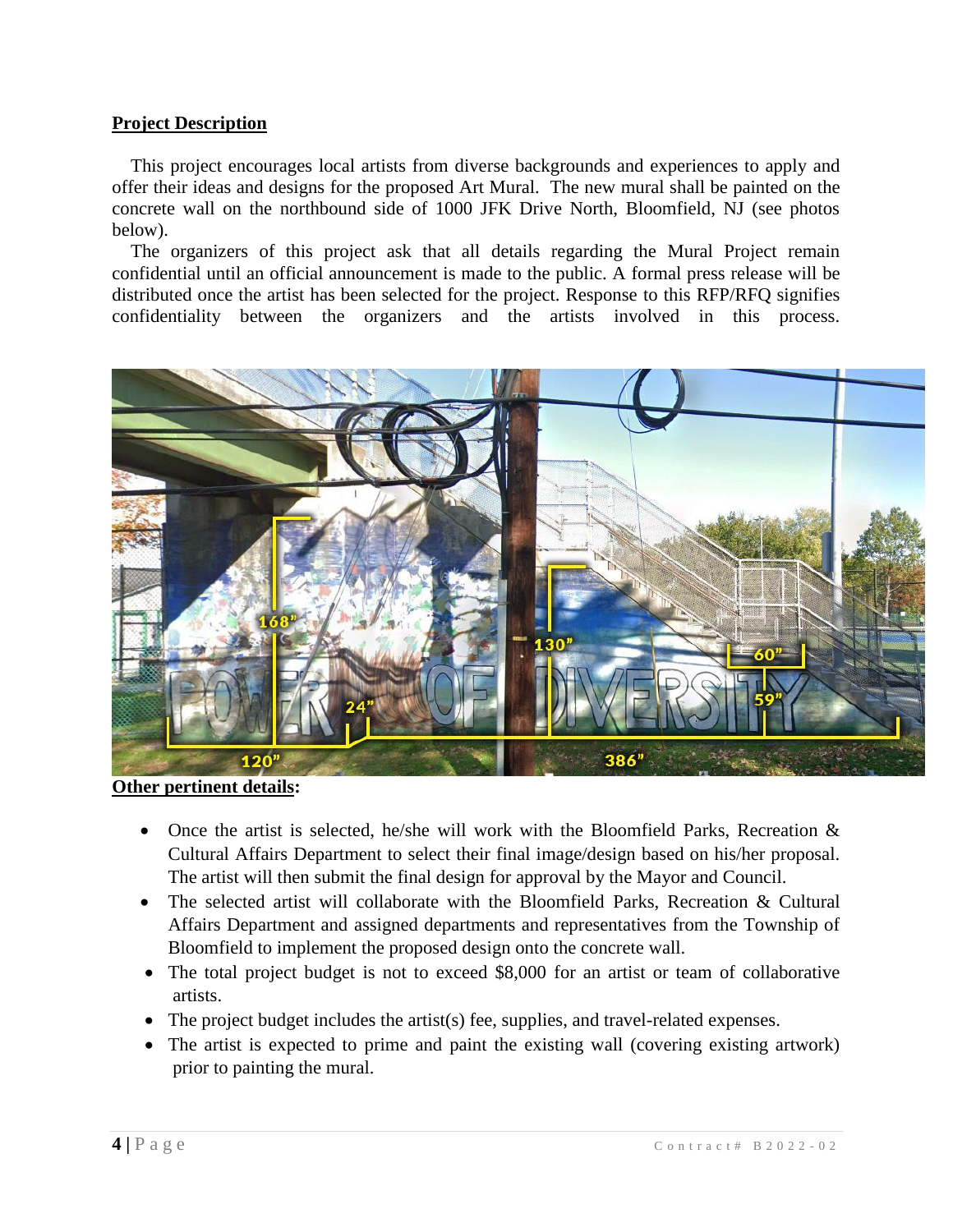- The murals will be located under the Maple/Spruce St Foot Bridge, 1000 JFK Drive North, Bloomfield, NJ.
- The approximate dimensions of the proposed mural : 42'W X 14', 20', '6H (see above photo)
- The design will be suitable and acceptable for public viewing of all ages.
- The mural is intended for completion by the end of June 2022 or sooner.

# **How to Apply:**

Please send your proposal in a sealed envelope with an unbound hard copy of your submission or a Thumb Drive with color renderings and all the requested documentation below to: Township of Bloomfield Clerk's Office Room 214 1 Municipal Plaza Bloomfield, NJ 07003

- Name of artist(s)
- Artist(s) information including address, company (if applicable), phone number and address
- Full name and contact of lead artist
- Color rendering of the proposed public art mural within the dimensions set forth in this request
- Detailed description on how you will accomplish the scope of services as described herein.
- An itemized budget must be included for all materials, supplies and fees not to exceed \$8,000.
- Color rendering of previous murals and or a list of other projects that you worked on to show the township you possess the experience and ability to accomplish this project.
- Estimated timeline from start to finish.

Deadline to apply is Wednesday, March 23, 2022 by 11:00AM. **Notification of approved artist will be on or about May 1, 2022.**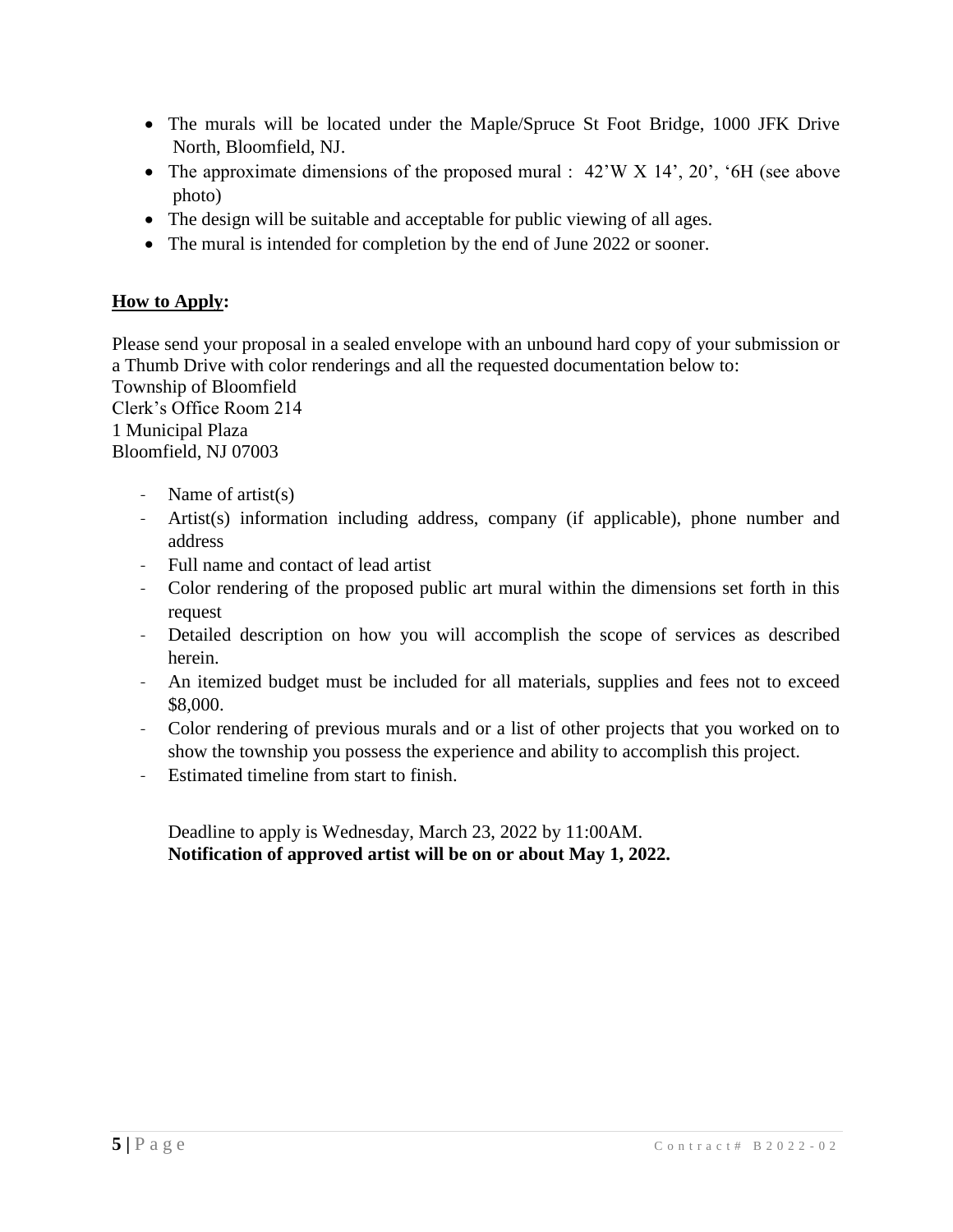## **STANDARDIZED SUBMISSION REQUIREMENTS FOR PROFESSIONAL SERVICES INFORMATION FOR PROFESSIONAL SERVICES ENTITIES**

#### **Section 1.** *RECEIPT AND OPENING OF SUBMISSIONS*

#### A. OWNER AND PROJECT

The Township of Bloomfield, Essex County, New Jersey (hereinafter called the "Township" invites submissions for the service(s) mentioned in the Public Notice for Solicitation.

#### B. TIME AND PLACE OF SUBMISSION OPENINGS

Township Clerk and/or his designated representative will receive submissions at the time and place mentioned in the Public Notice for Solicitation, and at such time and place will be publicly opened and read aloud.

#### C. SUBMISSIONS NOT IN COMPLIANCE

The Township may waive any informality or reject any and/or all submissions, in accordance with the *Fair and Open Public Solicitation Process for Professional Service(s)* as set forth in N.J.S.A. 19:44A-20.5 et seq.

#### D. WITHDRAWING SUBMISSIONS

Submissions forwarded to the Township Clerk and/or his/her designated representative before the time of opening of submissions may be withdrawn upon written application of the professional services entity who shall be required to produce evidence showing that they are or they represent the principal or principals involved in the submission. Submission may not be withdrawn within twenty-four (24) hours of the stipulated time of opening of submissions. Once submissions have been opened, they must remain firm for a period of sixty (60) days.

#### **Section 2.** *QUALIFICATIONS OF PROFESSIONAL SERVICES ENTITIES* (RESPONSES MUST INCLUDE THE FOLLOWING INFORMATION)

#### **The standard submission requirements shall include:**

1. Names and roles of the individuals who will perform the services/tasks and descriptions of their experience with projects similar to the services contained herein including their education, degrees and certifications.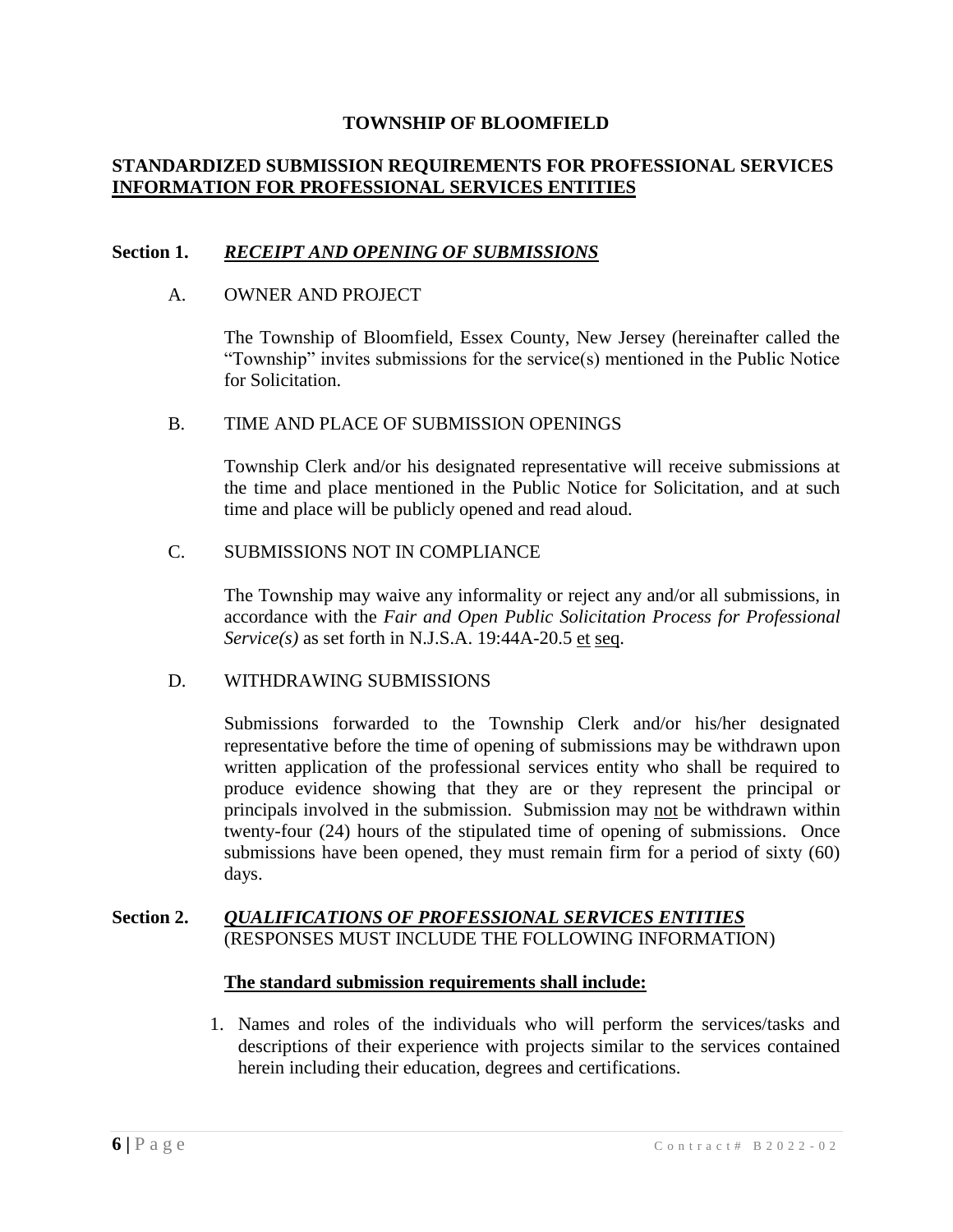- 2. References and record of success of same or similar service.
- 3. Description of ability to provide the services in a timely fashion (including staffing, familiarity and location of key staff).
- 4. Cost details; including the hourly rates of each of the individuals who will perform services and time estimates for each individual, all expenses and total cost of "not to exceed" amount.

# **Section 3.** *PREPARATION OF SUBMISSIONS*

## A. COMPLETION OF SUBMISSIONS

Each submission must be provided on a Standardized Submission Form as supplied in this submission package, and signed by the professional services entity or principal thereof and shall contain the name, address, and telephone number of the professionals services entity. All prices and amount must be written in ink or preferably typewritten. Each signatory to the submission must initial all erasures or corrections. **Each submission shall be contained in a sealed envelope addressed to the Township of Bloomfield, Township Clerk's Office, Municipal Plaza, Bloomfield, New Jersey 07003 and shall specify the Title/and or Service for which the submission is provided. The submission is to be clearly marked "Sealed Submission Enclosed" and must be delivered at the place and time required or mailed so as to be received prior to the opening time set in the advertisement. Submissions received after the hour indicated in the Public Notice for Solicitation or in unsealed envelopes shall not be considered.**

The Township will not be responsible for submissions forwarded through the U.S. Mail or any delivery service if lost in transit at any time before submission opening, or if hand-delivered to the incorrect location.

The submission shall be accompanied by (1) a Non-Collusion Affidavit, (2) a Disclosure of Ownership Form, (3) an Insurance Requirement Acknowledgment Form, (4) a Mandatory Equal Employment Opportunity Notice Acknowledgment, (5) a copy of the applicable Business Registration Certificate, (6) a Professional Services Entity Information Form, (7) a Qualifications of Submission, (8) Business Entity Disclosure Certificate (9) an Acknowledgment of Corrections, Additions and Deletions Form (10) Executed Letter of Transmittal, (11) Disclosure of Investment Activities in Iran, (12) Disclosure of Investigations and actions involving Service Entity.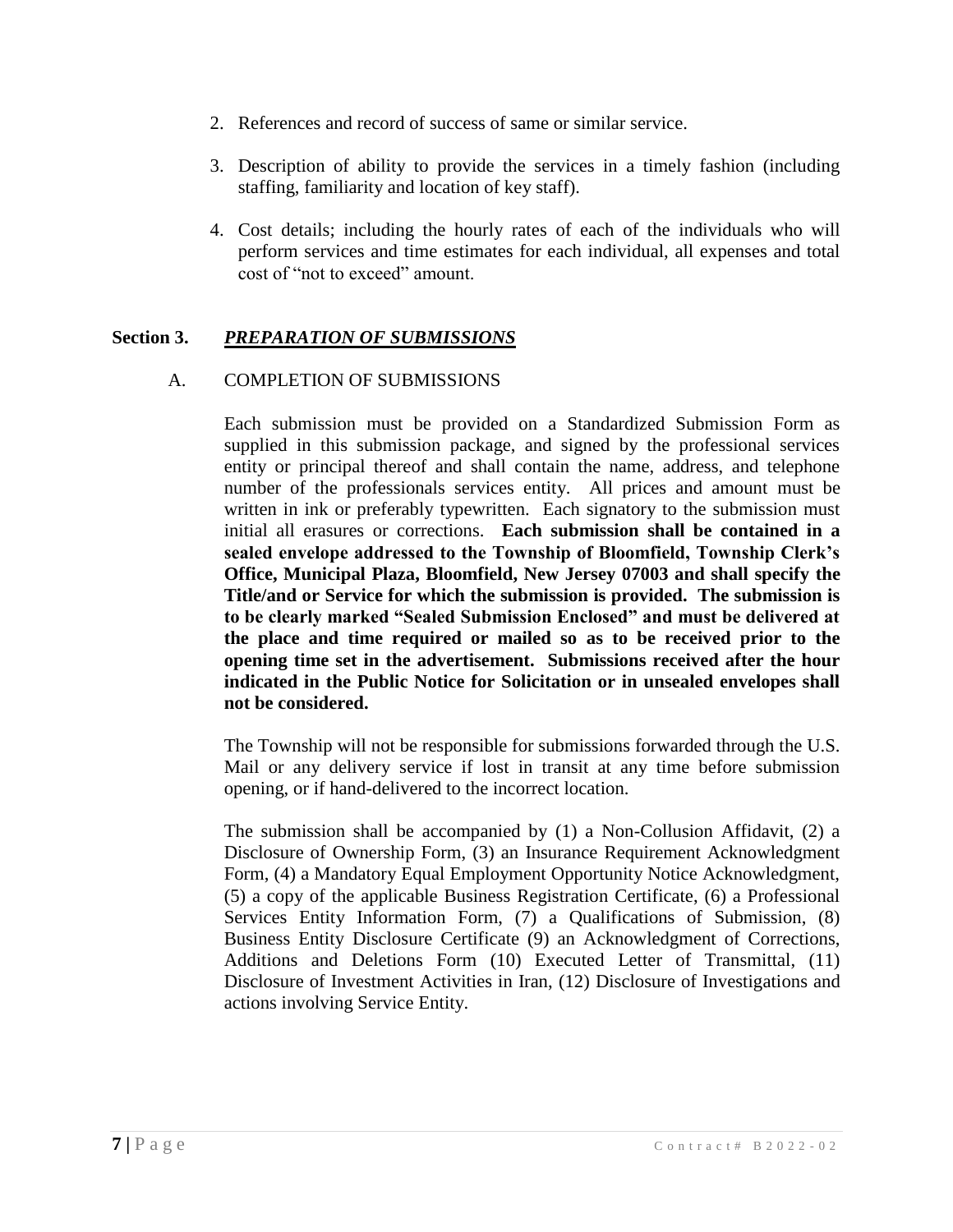## B. ERRORS IN SUBMISSIONS

If applicable, in the event there is a discrepancy between the unit prices and the extended totals, the unit prices shall govern or if between the correct sum of the extended totals and the total submission submitted, the correct sum shall govern. Amounts written in words shall govern over the amounts written in numerals.

# **Section 4.** *TIME FOR AWARD OF CONTRACT*

The Township shall award the contact or reject all submissions within such time as may be specified in the invitation for submission, but in no case more than sixty (60) days, except that the submissions of any professional services entities who consent thereto may, at the request of the Township, be held for consideration for such longer period as may be agreed.

The award of the Contract for this service will not be made unless the Township Chief Financial Officer has certified the necessary funds in a lawful manner.

# **Section 5.** *MODIFICATIONS OF SUBMISSIONS*

Any professional services entity may modify his submission by mail, courier or hand delivery at any time prior to the scheduled closing time for receipt of submissions. The communication should not reveal the submission price but should provide specific information regarding the addition to or subtraction from or other modification to the original submission so that the Township will not know the final price(s) or term(s) until the sealed submissions are opened.

## **Section 6.** *REJECTION OF SUBMISSIONS*

## A. MULTIPLE SUBMISSIONS NOT ALLOWED

More than one submission from an individual, a firm or partnership, a corporation or association of principals under the same or different names shall not be considered.

## B. UNBALANCED SUBMISSIONS

Submissions, which are obviously unbalanced, may be rejected at the option of the Township.

## C. RIGHT TO REJECT SUBMISSIONS

The right is reserved to reject any and all submissions in whole or in part if not in compliance with these requirements.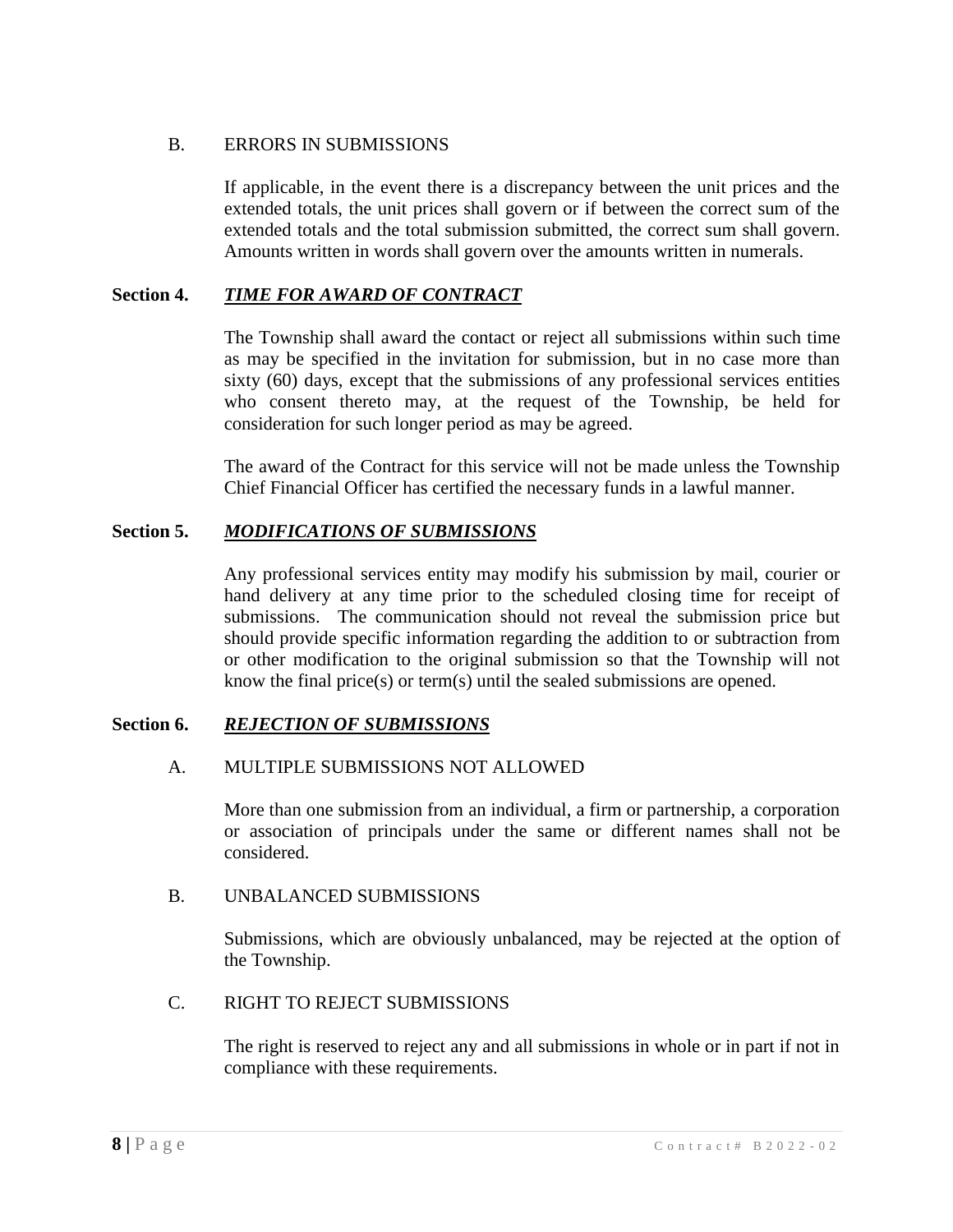#### D. METHOD OF AWARD OF SUBMISSIONS

The right is reserved by the Township to award submissions on a "*service by service" basis, "per project" basis, in part or in whole* as determined by the Township.

#### E. RIGHT TO WAIVE INFORMALITIES RESERVED

The Township expressly reserves the right to waive any informality in any submission, or to accept the submission, which is the Township's judgment serves its best interests.

#### **Section 7.** *PROFESSIONAL SERVICES ENTITIY REFERRED TO LAWS*

- 1. Proposals will be evaluated by the Township on the basis of the most advantageous, price and other factors considered. The evaluation will consider:
	- a. Qualifications of the individuals who will perform the services/tasks and the amounts of their respective participation.
	- b. Experience and references.
	- c. Ability to perform the services/tasks in a timely fashion, including staffing and familiarity with the subject matter.
	- d. Cost consideration including, but not limited to, historical costs for similar professional services, expertise involved and comparable costs for comparable public entities.
	- e. Knowledge of the township and the subject matter to be addressed under the contract.
	- f. Other factors if demonstrated to be in the best interest of the Township.

#### **Section 8.** *MANDATORY FORMS*

The following forms shall be submitted with Proposal:

- 1. Affirmative Action Employee Information Report or Certificate of Employment Information Report.
- 2. Acknowledgment of Receipt of Addenda (if applicable).
- 3. Non-Collusion Affidavit.
- 4. Stockholder Disclosure Certification.
- 5. Business Entity Disclosure Certification.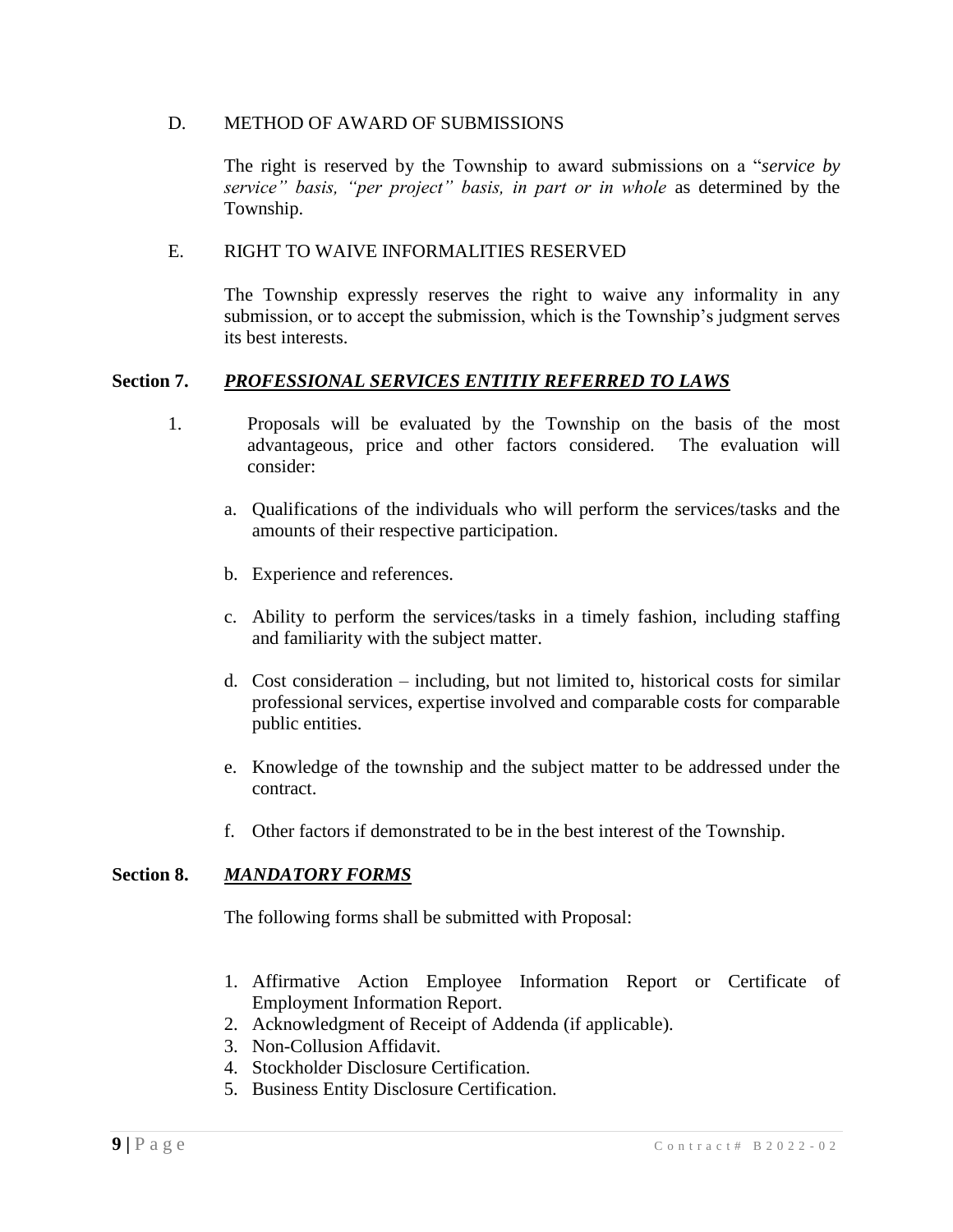- 6. Proposal Form.
- 7. New Jersey Business Registrations Certificate.
- 8. IRS W-9 Form.
- 9. Executed Letter of Transmittal.
- 10. Disclosure of Investment Activities in Iran.
- 11. Disclosure of Investigations and action involving Service Entity.

Failure to submit any one of the mandatory items shall be cause for rejection.

#### **Section 9.** *PAYMENT*

Checks are processed by the Township of Bloomfield's Finance Department approximately on the  $30<sup>th</sup>$  day of each month. It is necessary that the approved signed vouchers be accompanied by an invoice and be submitted in advance of these dates.

#### **Section 10.** *TRANSITIONAL PERIOD*

In the event that a new contract has not been awarded prior to the contract expiration date, it shall be incumbent upon the professional services entity to continue the contract under the same terms and conditions until a new contract(s) can be completely operational. At no time shall this transition period extend more than thirty (30) days beyond the expiration date of the contract.

#### **Section 11.** *FACSIMILE DOCUMENTS PROVIDED IN A SUBMISSION*

Under no circumstances, on submission documents requiring authorized signatures, will the Township accept documents provided through facsimile machines.

## **Section 12.** *CONTRACT COMPLIANCE AND EQUAL EMPLOYMENT OPPORTUNITY IN PUBLIC CONTRACTS*

Professional services entities are required to comply with the requirements of N.J.S.A. 10:5-31 et seq. and N.J.A.C. 17:27 et seq.

#### **Section 13.** *GENERAL REQUIREMENTS/INFORMATION*

The professional services entity shall guarantee any and all material and services supplied under these specifications. Defective or inferior items shall be replaced at the expense of the professional services entity.

It is understood by the professional services entity that this submission is provided on the basis of standardized submission requirements prepared by Township and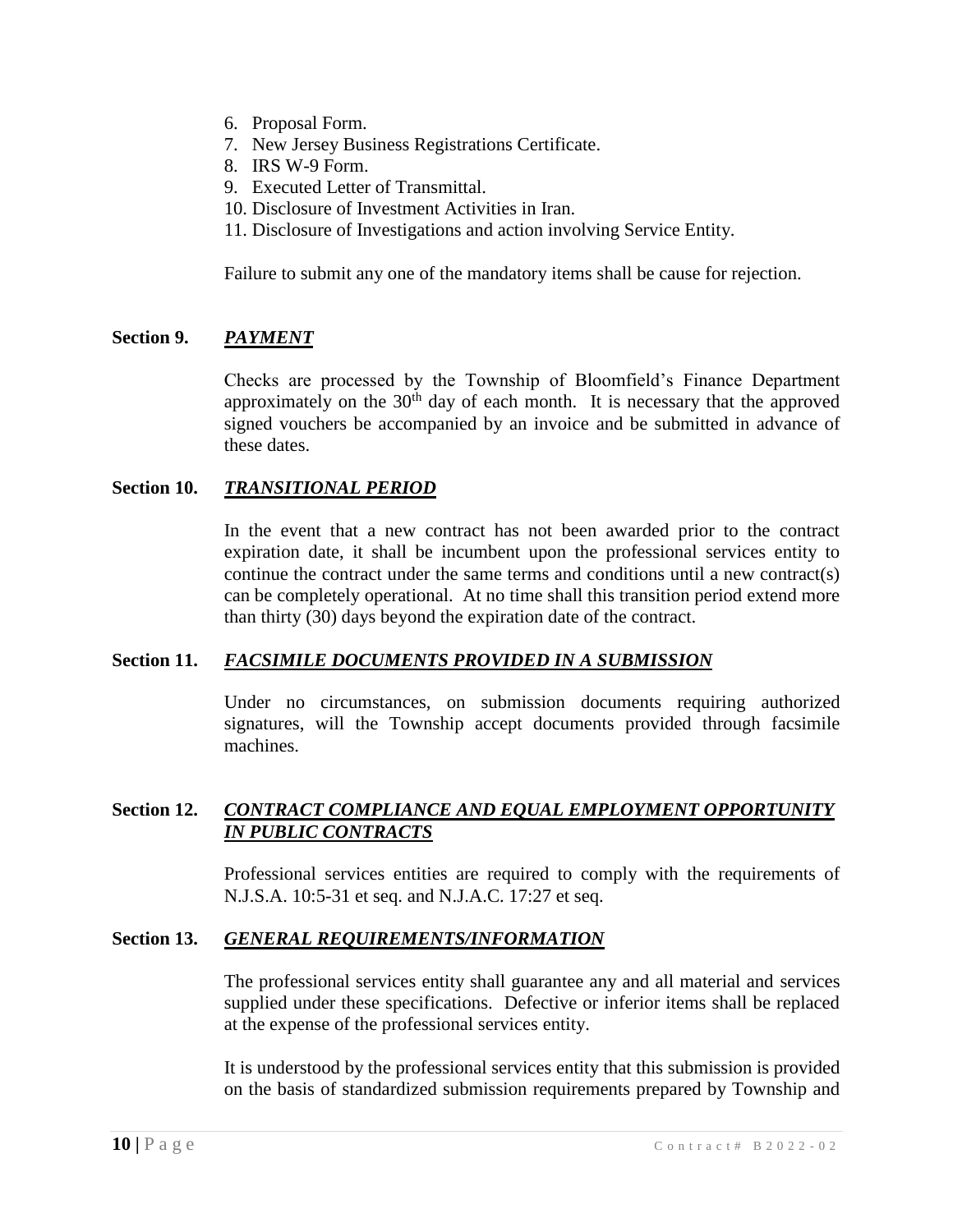the fact that any professional services entity is not familiar with these standardized submission requirements or conditions will not be accepted as an excuse.

## **NO MINIMUM PAYMENT IS IMPLIED OR GUARANTEED.**

# **THE TOWNSHIP RESERVES THE RIGHT TO CANCEL ANY CONTRACT ENTERED INTO UPON THIRTY (30) DAYS NOTICE.**

Contract Term: Pursuant to N.J.S.A 40A:11-3(b), …"contracts for professional services pursuant to subparagraph (i) of paragraph (a) subsection (1) of section 5 of P.L. 1971, c.198 (N.J.S.A. 40A:11-5) may be awarded for a period not exceeding twelve (12) consecutive months."

## **Section 14.** *CONTRACT TERMS AND CONDITIONS*

- 1. The term of this agreement is to be a period of 12 months commencing on the date of the award of the Contract by the Township Council and ending December 31, 2021.
- 2. Respondent's Proposal shall remain valid for a period of ninety (90) days after submission and will be considered as a binding offer to perform the required services.
- 3. Respondents shall comply with all Local, State and Federal directives, orders and laws as applicable to this Proposal.
- 4. The successful Respondent shall not assign or transfer this agreement to any other person or company without prior consent and approval in writing from the Township of Bloomfield.
- 5. More than one (1) Proposal from the same Firm under the same or different name shall not be considered. A Respondent submitting more than one (1) Proposal will cause the rejection of all the Proposals of said consultant. If there is a reason for believing that collusion exists amongst bidders, those Proposals shall be rejected and participants shall not be considered for any future Proposal submissions.
- 6. All Proposals and documents submitted to the Township of Bloomfield in response to this RFP shall become the property of the Township of Bloomfield and are subject to the open public records act of the State of New Jersey, after contract is awarded.
- 7. Be advised that the Township of Bloomfield may secure background information based upon the references provided in this RFP.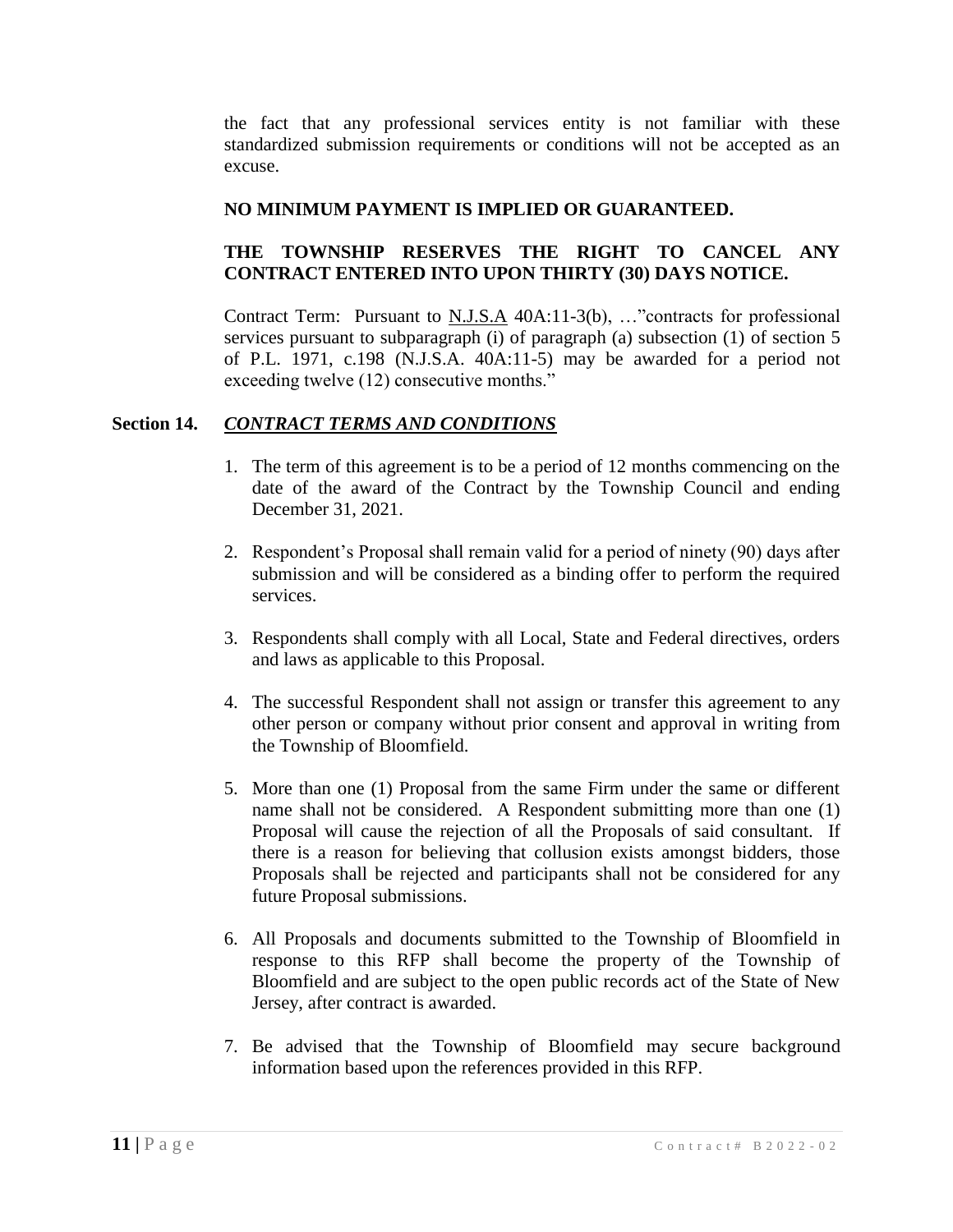8. The Township of Bloomfield shall determine at the time of an award of Contract with "not to exceed" amount of the term of the Contract.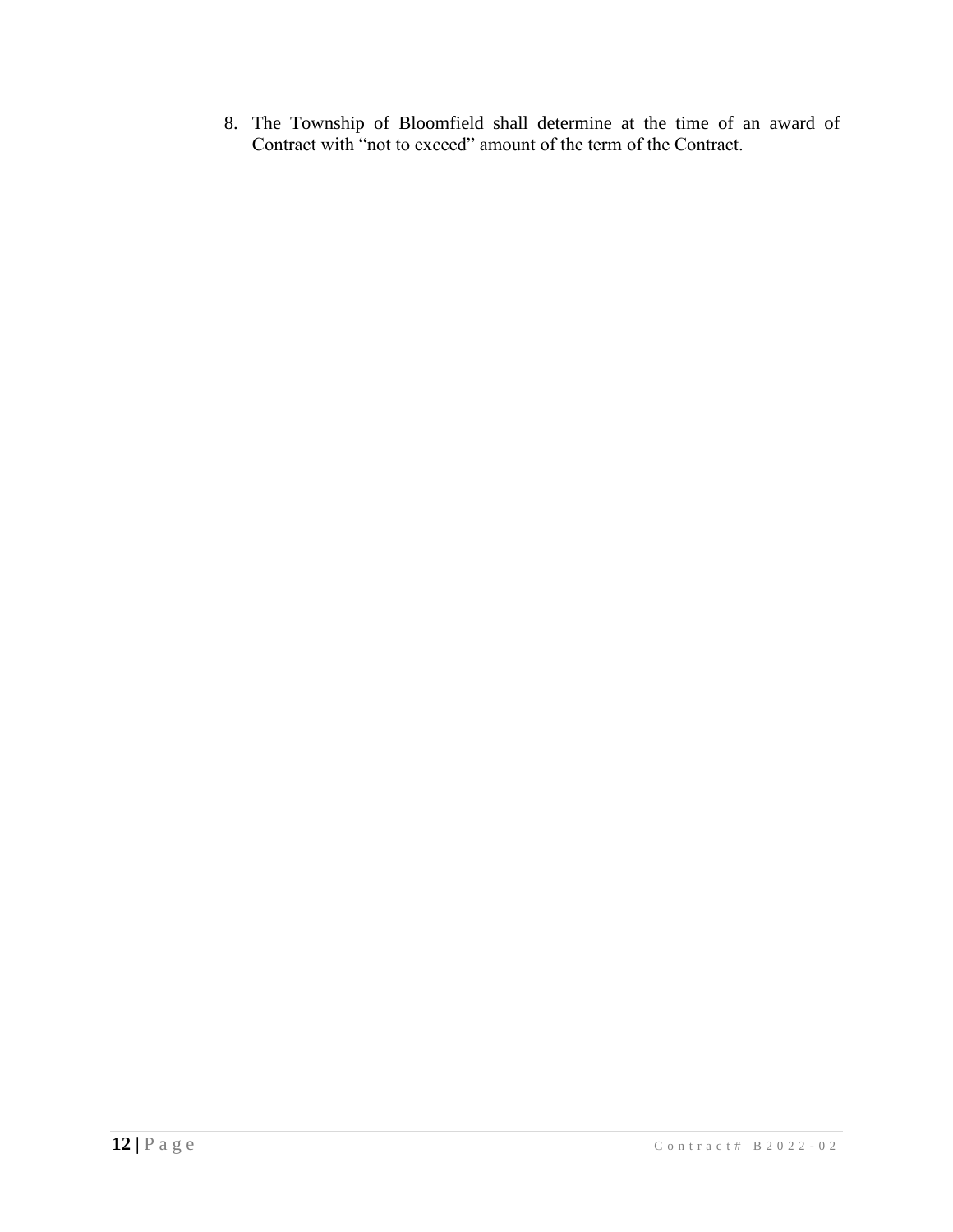# *CHECKLIST*

#### **The following items, as indicated below (X), shall be provided with the receipt of sealed submissions:**

| 1. | <b>Non-Collusion Affidavit</b>                                      | $\underline{\mathbf{X}}$                                   |
|----|---------------------------------------------------------------------|------------------------------------------------------------|
| 2. | Disclosure of Ownership Form                                        | $\frac{\mathbf{X}}{\mathbf{X}}$                            |
| 3. | Insurance Requirement Acknowledgment Form                           |                                                            |
| 4. | <b>Mandatory Equal Employment Opportunity</b>                       |                                                            |
|    | Notice Acknowledgment                                               |                                                            |
|    | 5. Americans with Disabilities Act of 1990                          | $\frac{X}{X}$                                              |
|    | 6. Executed Letter of Transmittal                                   |                                                            |
|    | 7. Firm's Affidavit of No Disciplinary Sanctions or                 |                                                            |
|    | Professional Negligence                                             |                                                            |
|    | 8. Disclosure of Investment Activities in Iran                      | $\frac{\mathbf{X}}{\mathbf{X}}$                            |
|    | 9. Disclosure of Investigations and actions involving               |                                                            |
|    | <b>Service Entity</b>                                               | $\underline{X}$                                            |
|    | 10. Copy of your <b>Business Registration Certificate</b> as issued |                                                            |
|    | by the State of New Jersey, Department of Treasury,                 |                                                            |
|    | Division of Revenue                                                 |                                                            |
|    | 11. Professional Service Entity Information Form                    | $\frac{\text{X}}{\text{X}}$<br>$\frac{\text{X}}{\text{X}}$ |
|    | 12. Qualifications Submission                                       |                                                            |
|    | 13. Business Entity Disclosure Certificate                          |                                                            |
|    | 14. Acknowledgment of Corrections, Additions or Deletions Form X    |                                                            |
|    | 15. Authorized signatures on all forms                              |                                                            |
|    | 16. Hold Harmless Acknowledgement                                   | Χ                                                          |

#### **Reminder:**

**Please Note this Additional Requirement: All Bidders shall submit one (1) unbound copy and one (1) electronic copy in the form of a CD or Thumb Drive proposal to the Municipal Clerk's Office, 1 Municipal Plaza, Room 214, Bloomfield, NJ 07003**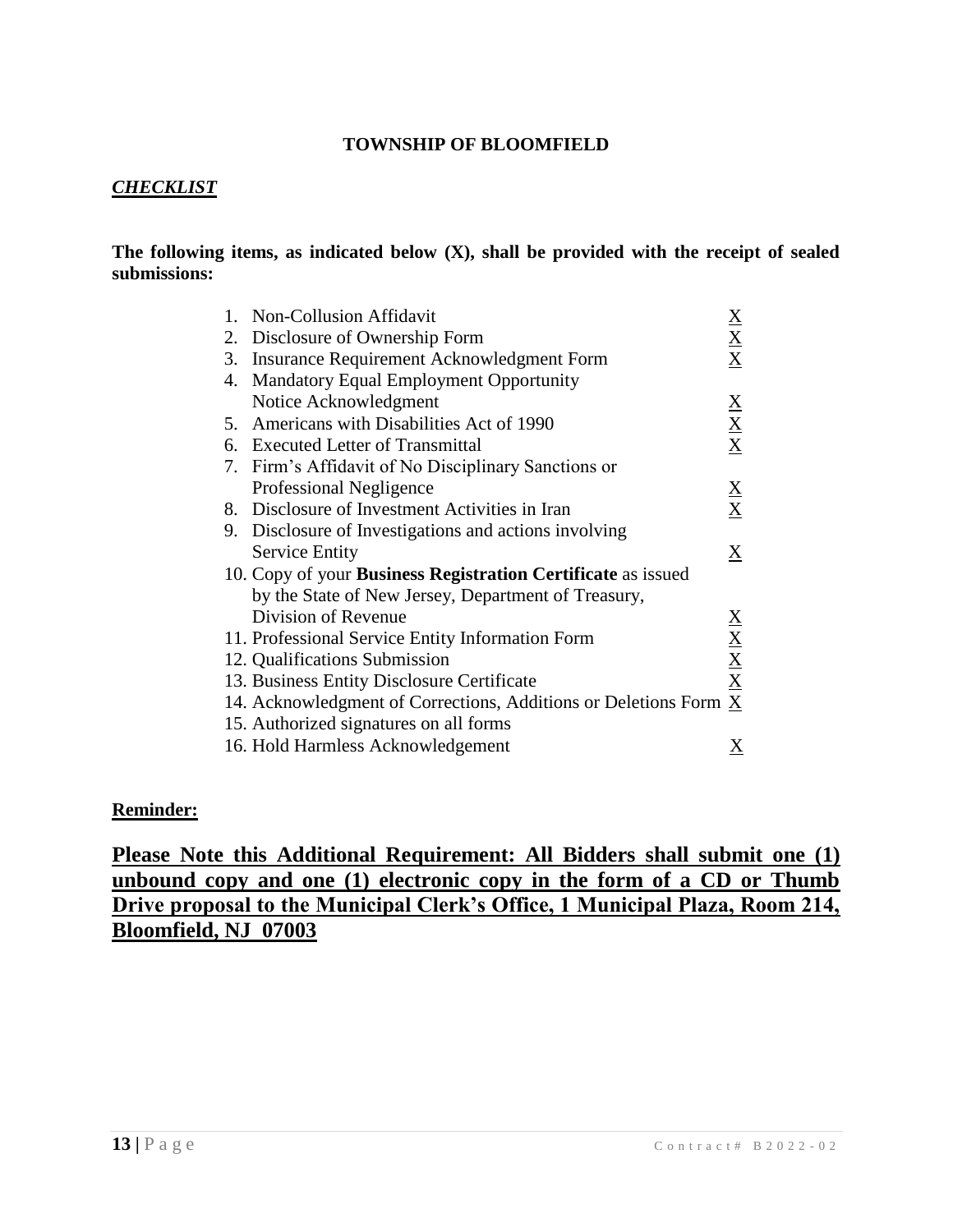# *MANDATORY EQUAL EMPLOYMENT OPPORTUNITY LANGUAGE N.J.S.A. 10:5-31 ET SEQ. AND N.J.A.C. 17:27 ET SEQ.*

#### **GOODS, PROFESSIONAL SERVICES AND GENERAL SERVICE CONTRACTS**

During the performance of this contract, the contractor agrees as follows:

The contractor or subcontractor, where applicable, will not discriminate against any employee or applicant for employment because of age, race, creed, color, national origin, ancestry, marital status, affectional or sexual orientation or sex. Except with respect to affectional or sexual orientation, the contractor will take affirmative action to ensure that such applicants are recruited and employed, and that employees are treated during employment, without regard to their age, race, creed, color, national origin, ancestry, marital status, affectional or sexual orientation or sex. Such action shall include, but not be limited to the following: employment, upgrading, demotion or transfer; demotion or transfer; recruitment or recruitment advertising; layoff or termination; rates of pay or other forms of compensation; and selection for training, including apprenticeship. The contractor agrees to post in conspicuous places, available to employees and applicants for employment, notices to be provided by the Public Agency Compliance Officer setting forth provisions of this non-discrimination clause.

The contract or subcontractor, where applicable will, in all solicitations or advertisements for employees placed by or on behalf of the contractor, state that all qualified applications will receive consideration for employment without regard to age, race, creed, color national origin, ancestry, marital status, affectional or sexual orientation or sex.

The contractor or subcontractors, where applicable, will send to each labor union or representative or workers with which it has a collective bargaining agreement or other contract or understanding, a notice, to be provided by the agency contracting officer advising the labor union or workers' representative of the contractor's commitments under this act and shall post copies of the notice in conspicuous places available to employees and applicants for employment.

The contractor or subcontractor, where applicable, agrees to comply with the regulations promulgated by the Treasurer pursuant to **N.J.S.A. 10:5-31** et seq., as amended and supplemented from time to time and the Americans with Disabilities Act.

The contractor or subcontractor agrees to attempt in good faith to employ minority and female workers consistent with the applicable county employment goals established in accordance with **N.J.A.C. 17:27-5.2**, or a binding determination of the applicable county employment goals determined by the Division, pursuant to **N.J.A.C. 17:27-5.2**.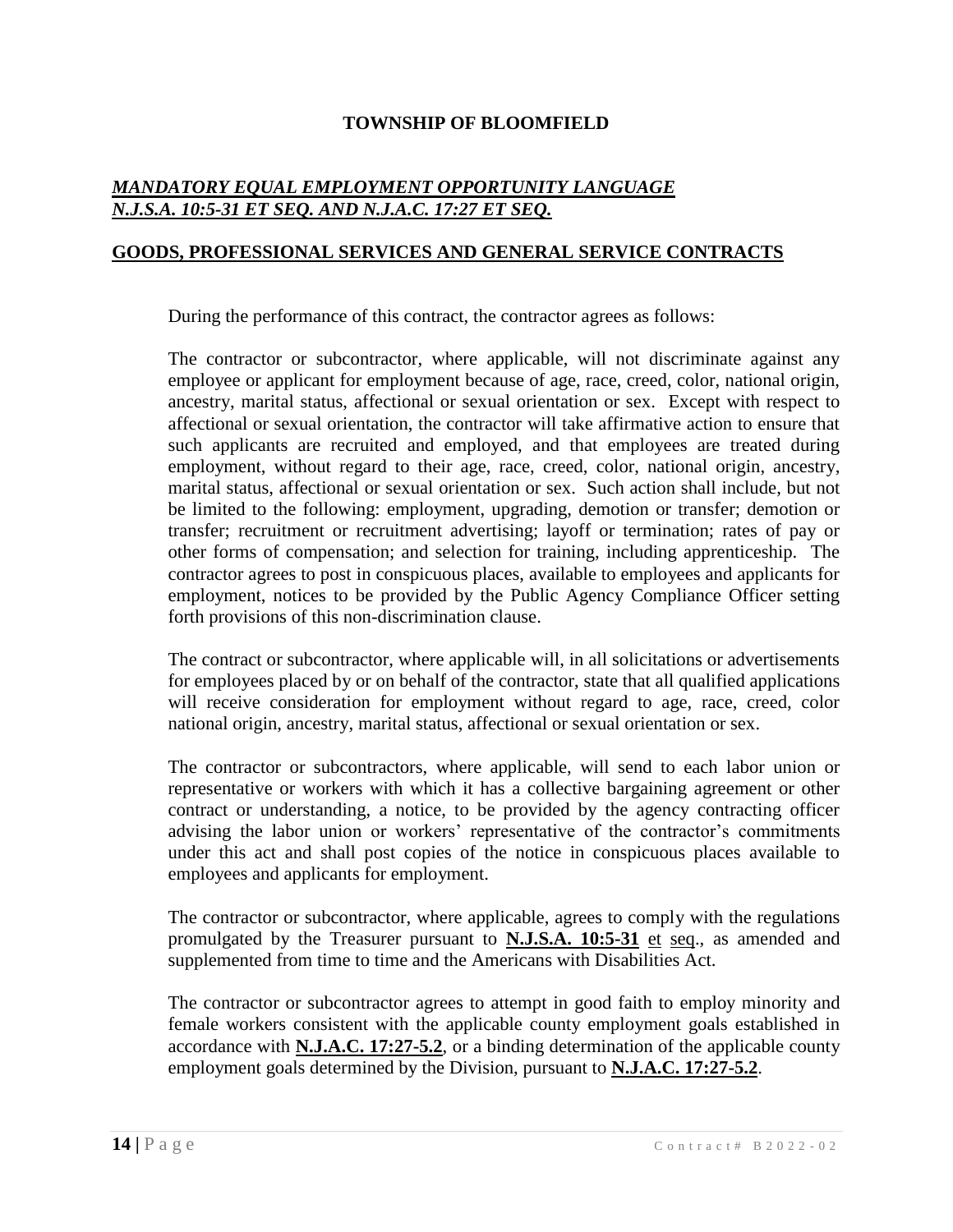The contractor or subcontractor agrees to inform in writing its appropriate recruitment agencies including, but not limited to, employment agencies, placement bureaus, colleges, universities, labor unions, that it does not discriminate on the basis of age, race, creed, color, national origin, ancestry, marital status, affectional or sexual orientation, or sex, and that it will discontinue to use of any recruitment agency which engages in direct or indirect discriminatory practices

The contractor or subcontractor agrees to revise any of its testing procedures, if necessary, to assure that all personnel testing conforms with the principles of job-related testing, as established by the statutes and court decisions of the State of New Jersey and as established by applicable Federal law and applicable Federal court decisions.

The contractor shall submit to the public agency, after notification of award but prior to execution of a goods and services contract, one of the following three documents:

Letter of Federal Affirmative Action Plan Approval

Certificate of Employee Information Report

Employee Information Report Form AA302

The contractor and its subcontractor shall furnish such reports or other documents to the Division of Contract Compliance & EEO as may be requested by the Division from time to time in order to carry out the purposes of these regulations, and public agencies shall furnish such information as may be requested by the Division of Contract Compliance & EEO for conducting a compliance investigation pursuant to **Subchapter 10 of the Administrative Code at N.J.A.C. 17:27**.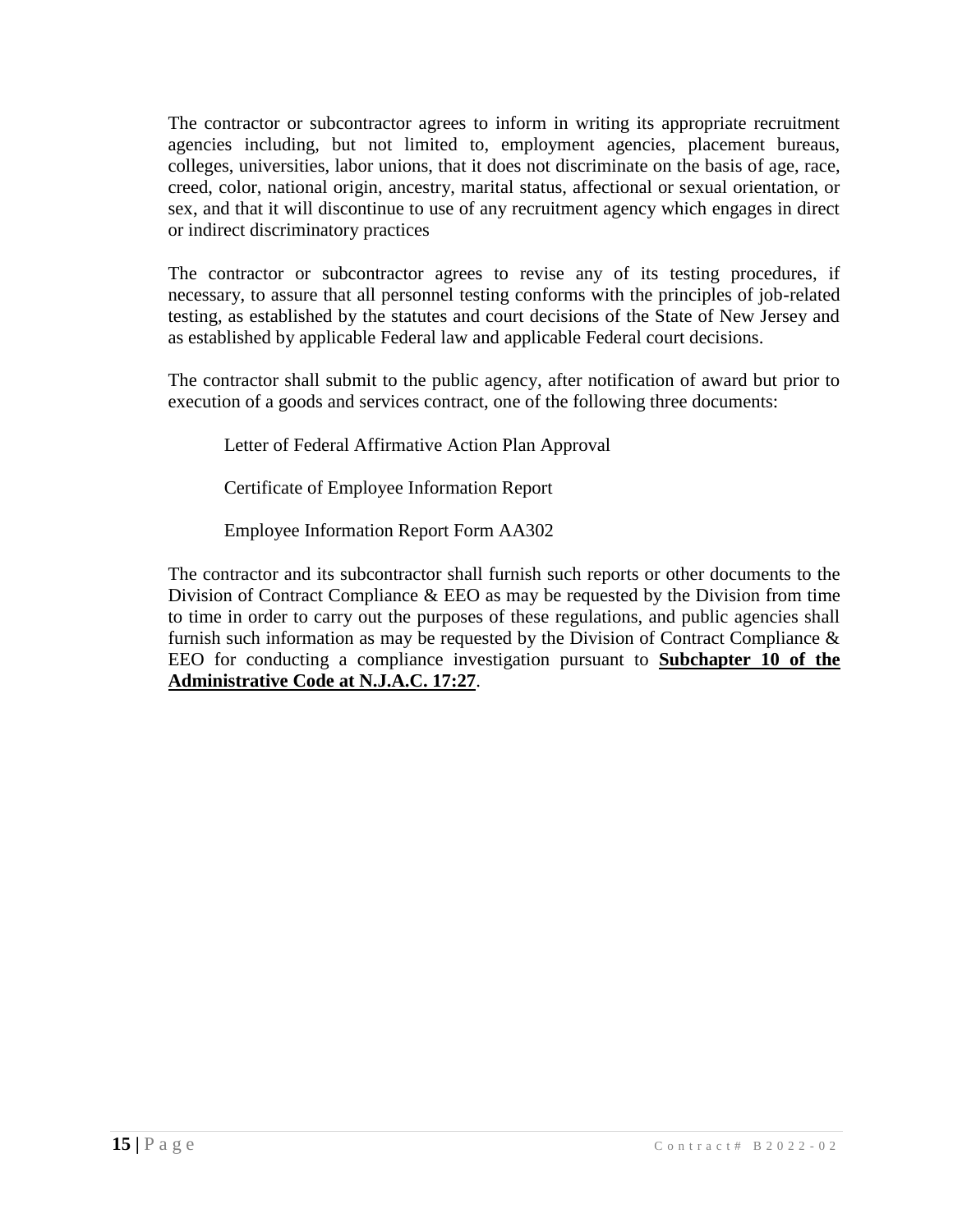# *NON-COLLUSION AFFIDAVIT*

| <b>STATE OF NEW JERSEY</b>      |                                                                                               |     |
|---------------------------------|-----------------------------------------------------------------------------------------------|-----|
| <b>COUNTY OF ESSEX</b>          | :SS.                                                                                          |     |
|                                 |                                                                                               |     |
|                                 |                                                                                               |     |
|                                 | $\frac{1}{2}$ in the County of $\frac{1}{2}$                                                  | and |
|                                 | the State of New Jersey, of full age, being duly sworn according to law on my oath depose and |     |
| say that:                       |                                                                                               |     |
| $I$ am $\overline{\phantom{a}}$ |                                                                                               |     |

the Professional Service Entity making the submission for the above named Service, and that I executed the said submission with full authority to do so; that the Professional Service Entity has not, directly or indirectly, entered into any agreements, participated in any collusion, or otherwise taken any action in restraint of fair and open competition in connection with the above named Service; and that all statements contained in said submission and in this affidavit are true and correct, and made with full knowledge that the Township of Bloomfield relies upon the truth of the statements contained in said submission and in the statements contained in this affidavit in awarding the contract for said Service.

of the firm of \_\_\_\_\_\_\_\_\_\_\_\_\_\_\_\_\_\_\_\_\_\_\_\_\_\_\_\_\_\_\_\_\_\_\_\_\_\_\_\_\_\_\_\_\_\_\_\_\_\_\_\_\_\_\_\_\_\_\_\_\_\_\_\_\_\_

I further warrant that no person or selling agency has been employed or retained to solicit or secure such contract upon an agreement or understanding for commission, percentage, brokerage or contingent fee.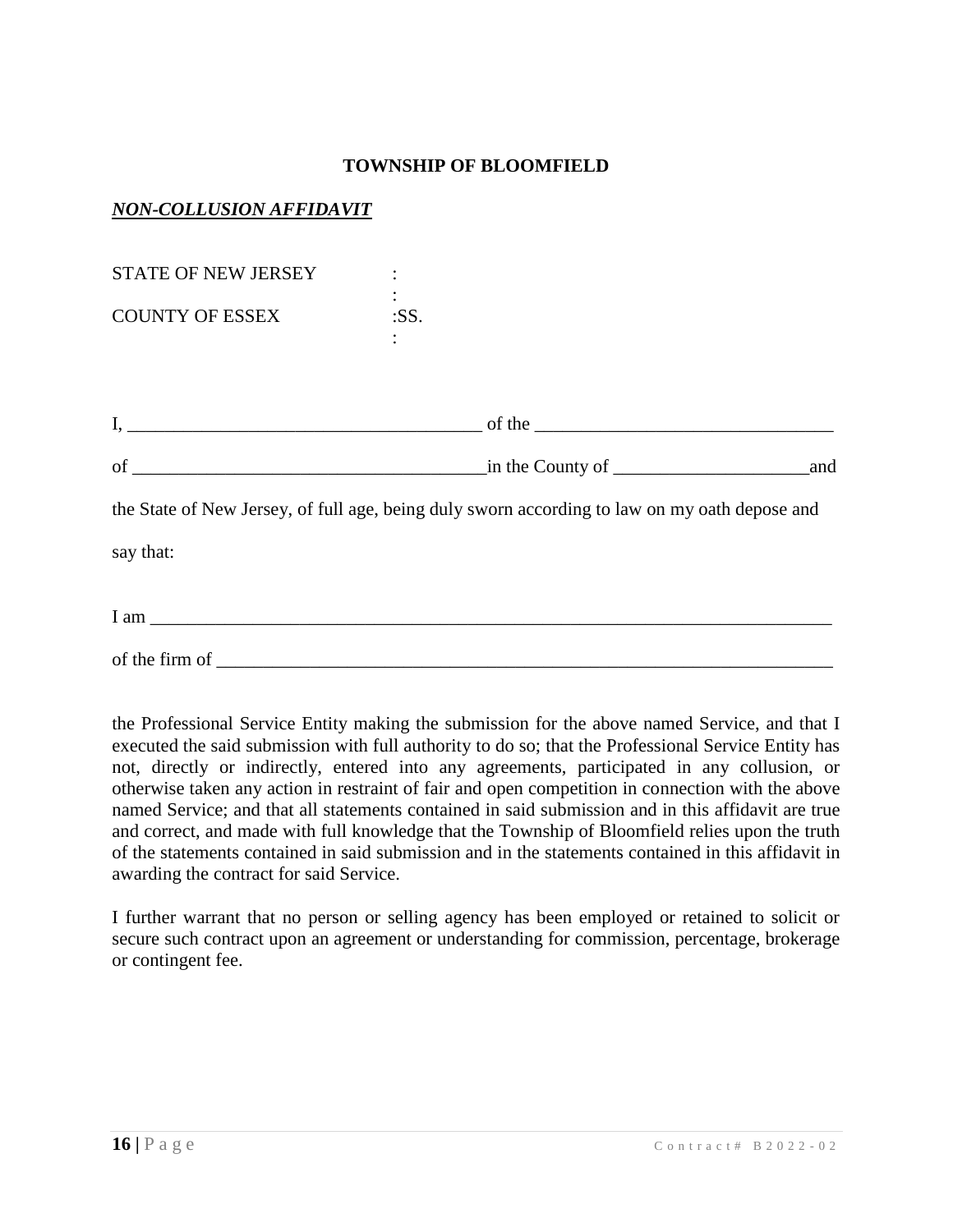|      | Subscribed and sworn to before me |    |
|------|-----------------------------------|----|
| this | day of                            | 20 |

Notary Public (Signature of Professional)

State of \_\_\_\_\_\_\_\_\_\_\_\_\_\_\_\_\_\_\_\_\_\_\_\_\_\_\_\_\_\_\_\_\_\_

\_\_\_\_\_\_\_\_\_\_\_\_\_\_\_\_\_\_\_\_\_\_\_\_\_\_\_\_\_\_\_\_\_\_\_\_\_\_\_\_\_

My Commission Expires\_\_\_\_\_\_\_\_\_\_\_\_\_\_\_\_\_\_\_\_\_ \_\_\_\_\_\_\_\_\_\_\_\_\_\_\_\_\_\_\_\_\_\_\_\_\_\_\_\_\_\_

(Type or print name of Affiant and Title under signature)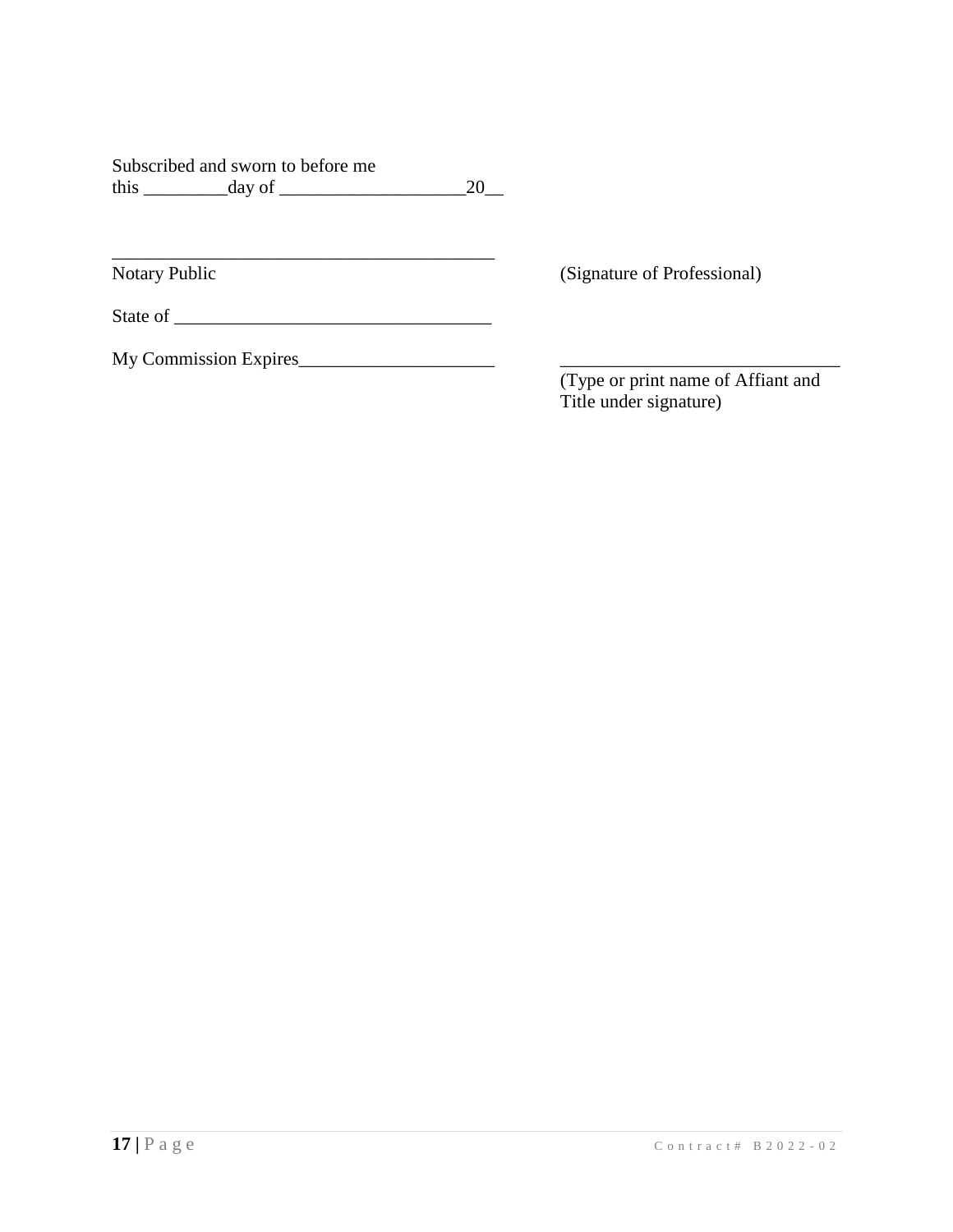## *DISCLOSURE OF OWNERSHIP FORM*

N.J.S.A. 52:25-24.2 reads in part that "no corporation or partnership shall be awarded any contract by the State, County, Municipality or School District, or any subsidiary or agency thereof, unless prior to the receipt of the submission of the corporation or partnership, there is provided to the public contracting unit a statement setting forth the names and addresses of all individual who own 10% or more of the stock or interest in the corporation or partnership"

- 1. If the professional service entity is a *partnership*, then the statement shall set forth the names and addresses of all partners who own a 10% or greater interest in the partnership.
- 2. If the professional service entity is a *corporation*, then the statement shall set forth the names and addresses of all stockholders in the corporation who own 10% or more of its stock of any class.
- 3. If a corporation owns all or part of the stock of the corporation or partnership providing the submission, then the statement shall include a list of the stockholders who own 10% or more of the stock of any class of that corporation.
- 4. If the professional service entity is other than a corporation or partnership, the contractor shall indicate the form or corporate ownership as listed below.

#### **COMPLETE ONE OF THE FOLLOWING STATEMENTS:**

I. Stockholders or Partners owning 10% or more of the company providing the submission:

|     | Name: | Address:                                                                             |
|-----|-------|--------------------------------------------------------------------------------------|
|     |       |                                                                                      |
|     |       |                                                                                      |
|     |       |                                                                                      |
|     |       |                                                                                      |
| II. |       | No Stockholder or Partner owns 10% or more of the company providing this submission: |
|     |       |                                                                                      |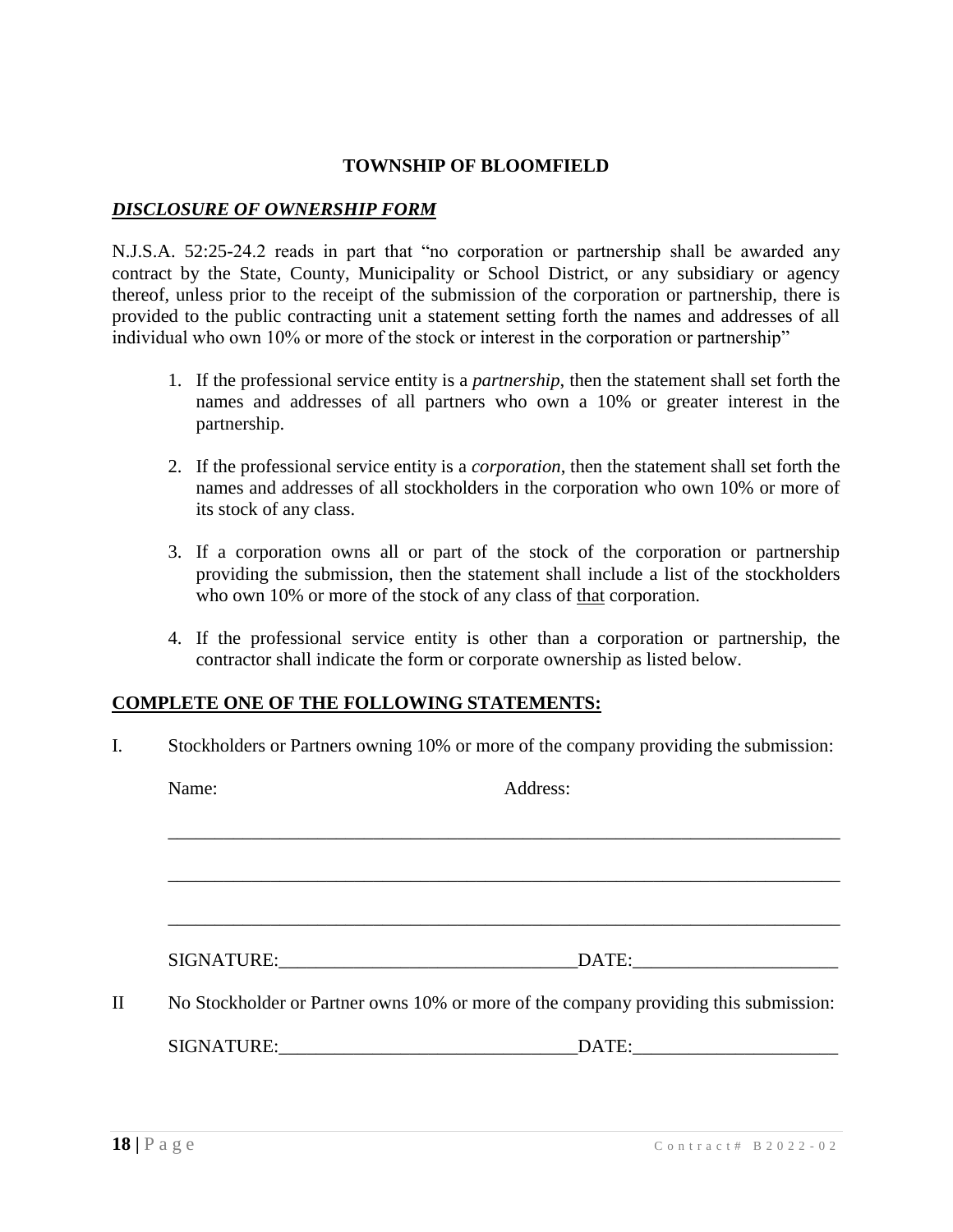III. Submission is being provided by an individual who operates as a sole proprietorship:

IV. Submission is being provided by a corporation or partnership that operates as a (check one of the following):

|             | Limited Partnership           | <b>Limited Liability Corporation</b> |
|-------------|-------------------------------|--------------------------------------|
|             | Limited Liability Partnership | Subchapter S Corporation             |
| SIGNATURE:_ |                               | DATE:                                |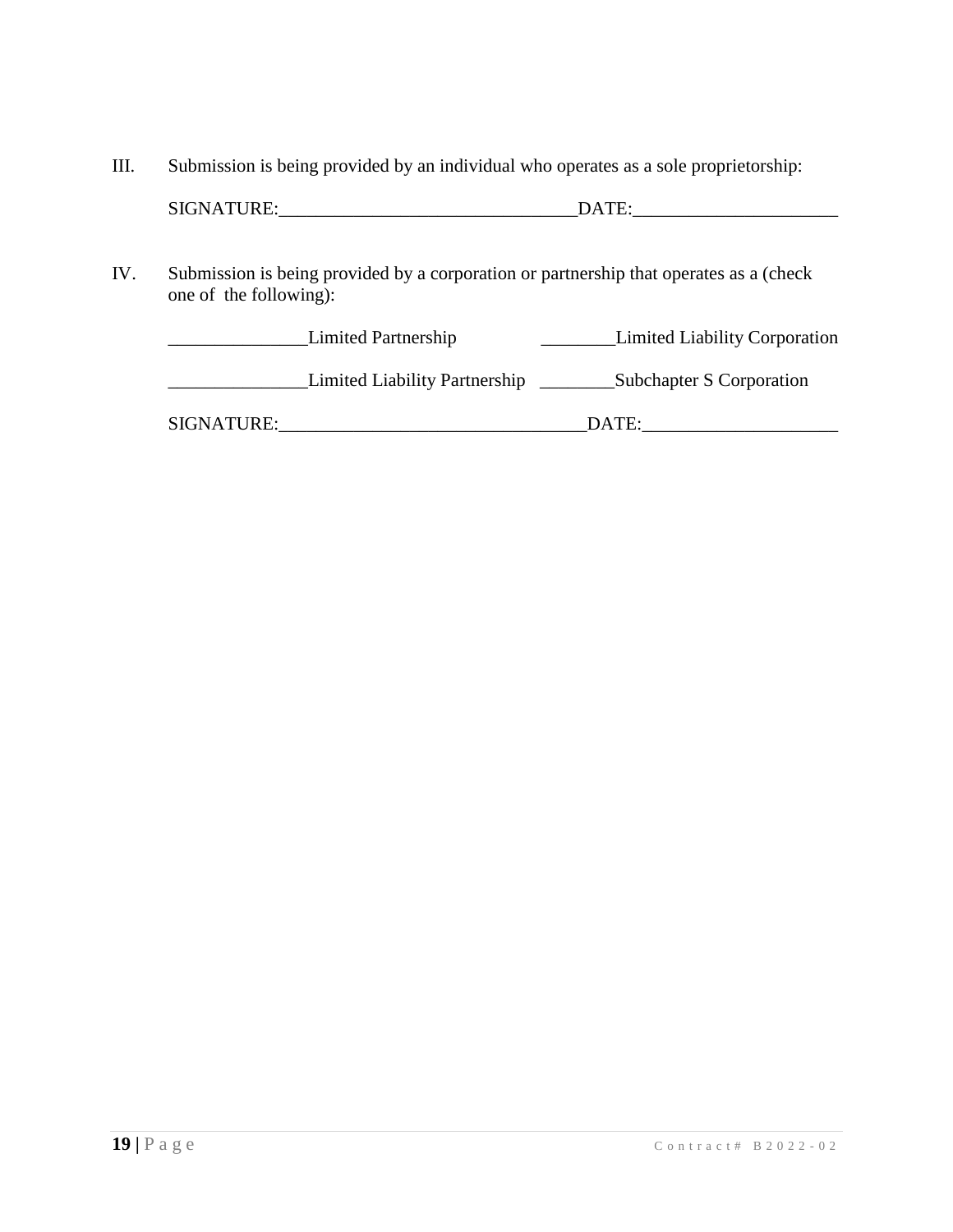## *INSURANCE REQUIREMENTS AND ACKNOWLEDGEMENT FORM*

Certificate(s) of Insurance shall be filed with Township Clerk's Office upon award of contract by the Mayor and Council.

The minimum amount of insurance to be carried by the Professional Service Entity shall be as follows:

#### PROFESSIONAL LIABILITY INSURANCE

Limits shall be a minimum of \$1,000,000.00 for each claim and \$1,000,000.00 aggregate each policy period.

\_\_\_\_\_\_\_\_\_\_\_\_\_\_\_\_\_\_\_\_\_\_\_\_\_\_\_\_\_\_\_\_\_\_\_\_\_\_\_\_\_\_\_\_\_\_\_\_\_ \_\_\_\_\_\_\_\_\_\_\_\_\_\_\_\_\_\_\_\_\_\_\_\_\_\_\_\_

\_\_\_\_\_\_\_\_\_\_\_\_\_\_\_\_\_\_\_\_\_\_\_\_\_\_\_\_\_\_\_\_\_\_\_\_\_\_\_\_\_\_\_\_\_\_\_\_\_\_\_\_\_\_\_\_\_\_\_\_\_\_\_\_\_\_\_\_\_\_\_\_\_\_\_\_\_\_

*Acknowledgment of Insurance Requirement:*

(Signature) (Date)

(Printed Name and Title)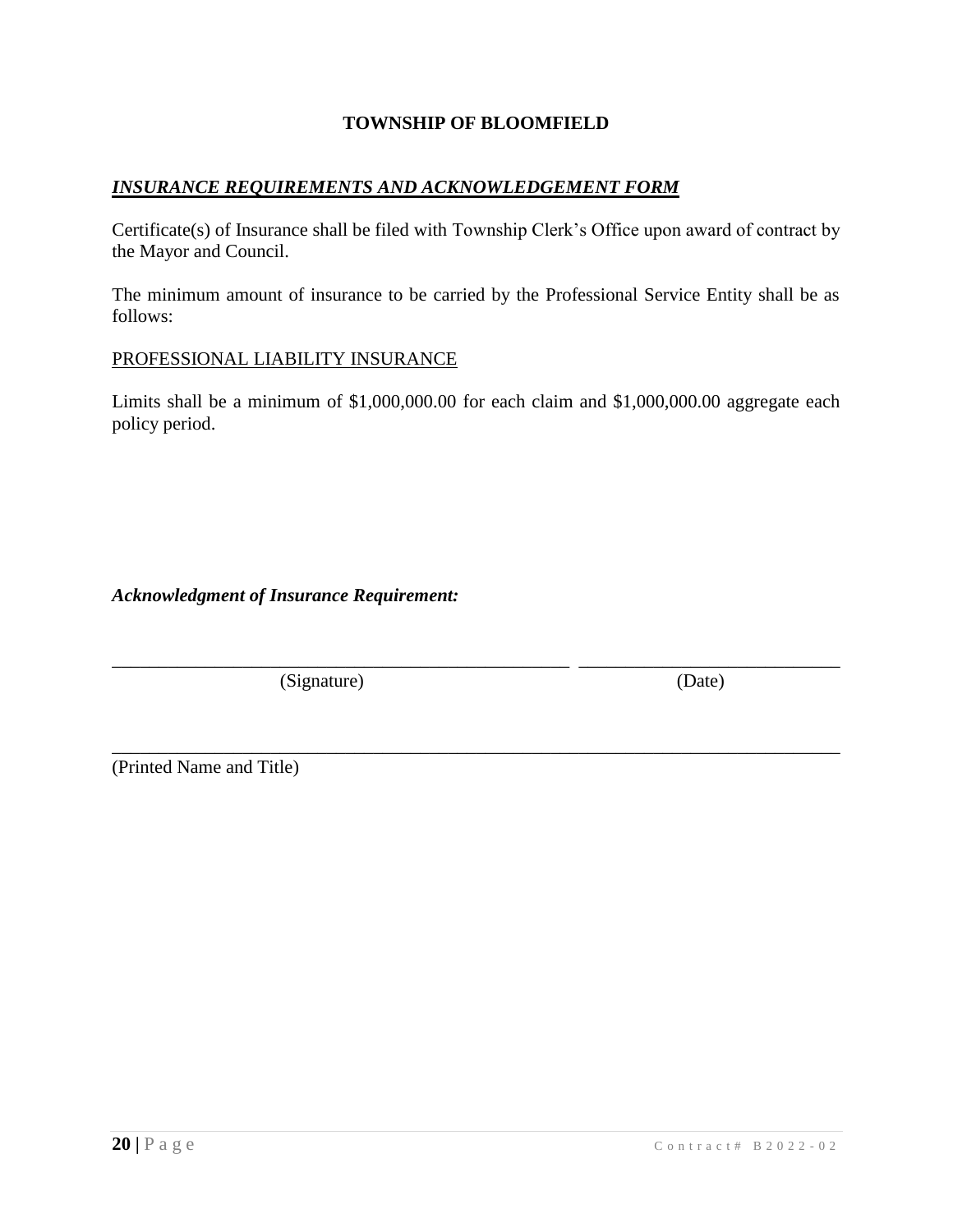# *MANDATORY EQUAL EMPLOYMENT OPPORTUNITY NOTICE* **(N.J.S.A. 10:5-31 ET SEQ. AND N.J.A.C. 17:27 ET SEQ.)**

## **GOODS, PROFESSIONAL SERVICES AND GENERAL SERVICE CONTRACTS**

This form is a summary of the successful professional service entity's requirement to comply with the requirements of N.J.S.A. 10:5-31 et seq. and N.J.A.C. 17:27 et seq.

The successful professional service entity shall submit to the Township one of the following three documents as forms of evidence:

> (a) A photocopy of a valid letter that the vendor is operating under an existing Federally approved or sanctioned affirmative action program (good for one year from the date of the letter):

OR

(b) A photocopy of a Certificate of Employee Information Report approval, issued in accordance with N.J.A.C. 17:27-1.1 et seq.;

OR

(c) A photocopy of an Employee Information Report (Form AA302) provided by the Division of Contract Compliance and distributed to the Township of Bloomfield to be completed by the vendor in accordance with N.J.A.C. 17:27-1.1 et seq.

The successful professional service entity may obtain the Employee Information Report (AA302) from the Township of Bloomfield during normal business hours.

The undersigned professional service entity certifies that he/she is aware of the commitment to comply with the requirements of N.J.S.A. 10:5-31 et seq. and N.J.A.C. 17:27 et seq. and agrees to furnish the required forms of evidence.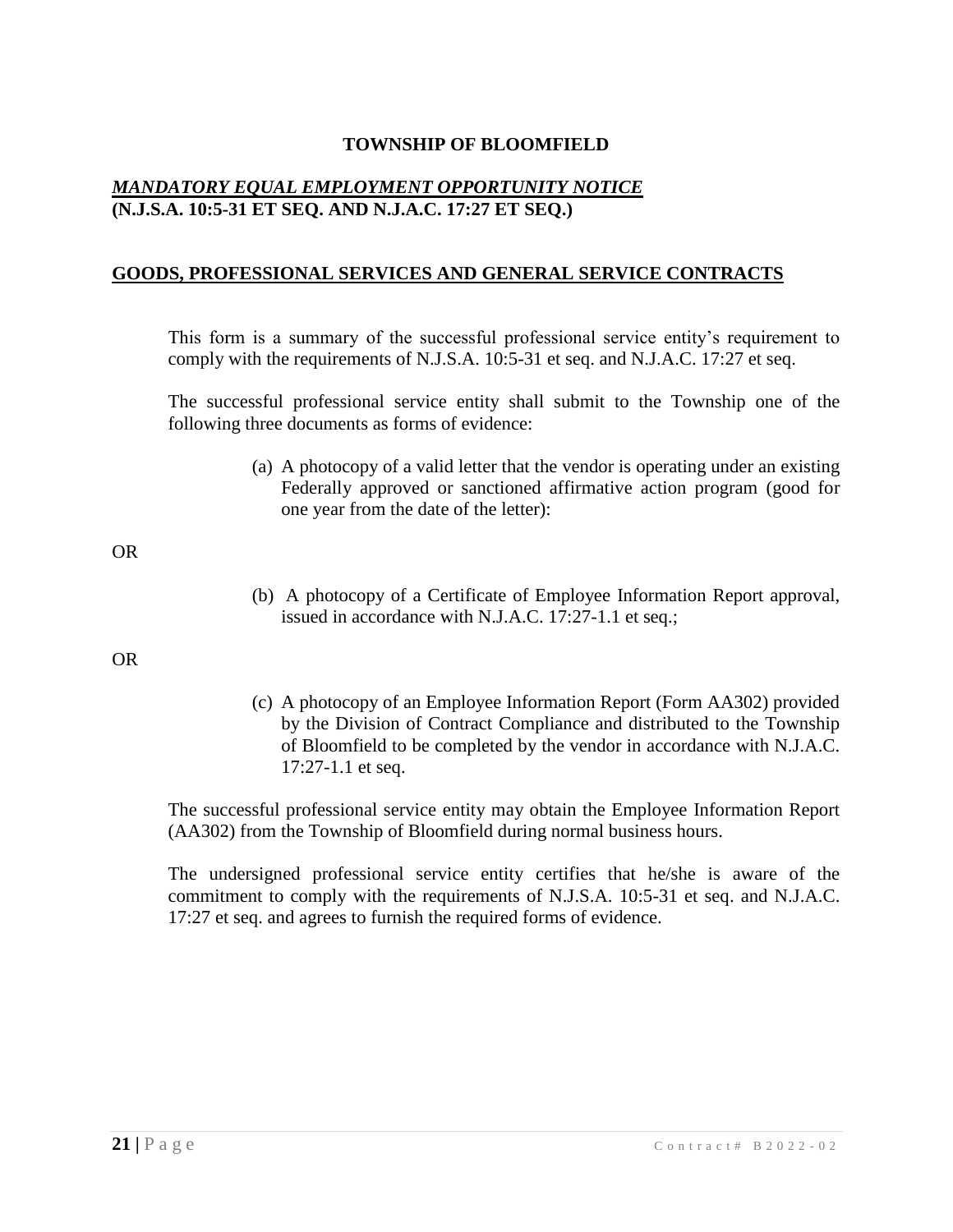**The undersigned professional service entity further understands that his/her submission shall be rejected as non-responsive if said professional service entity fails to comply with the requirements of N.J.S.A. 10:5-31 et seq. and N.J.A.C. 17:27 et seq.**

| <b>COMPANY:</b> |             |
|-----------------|-------------|
| SIGNATURE:      | PRINT NAME: |
| TITLE:          | DATE:       |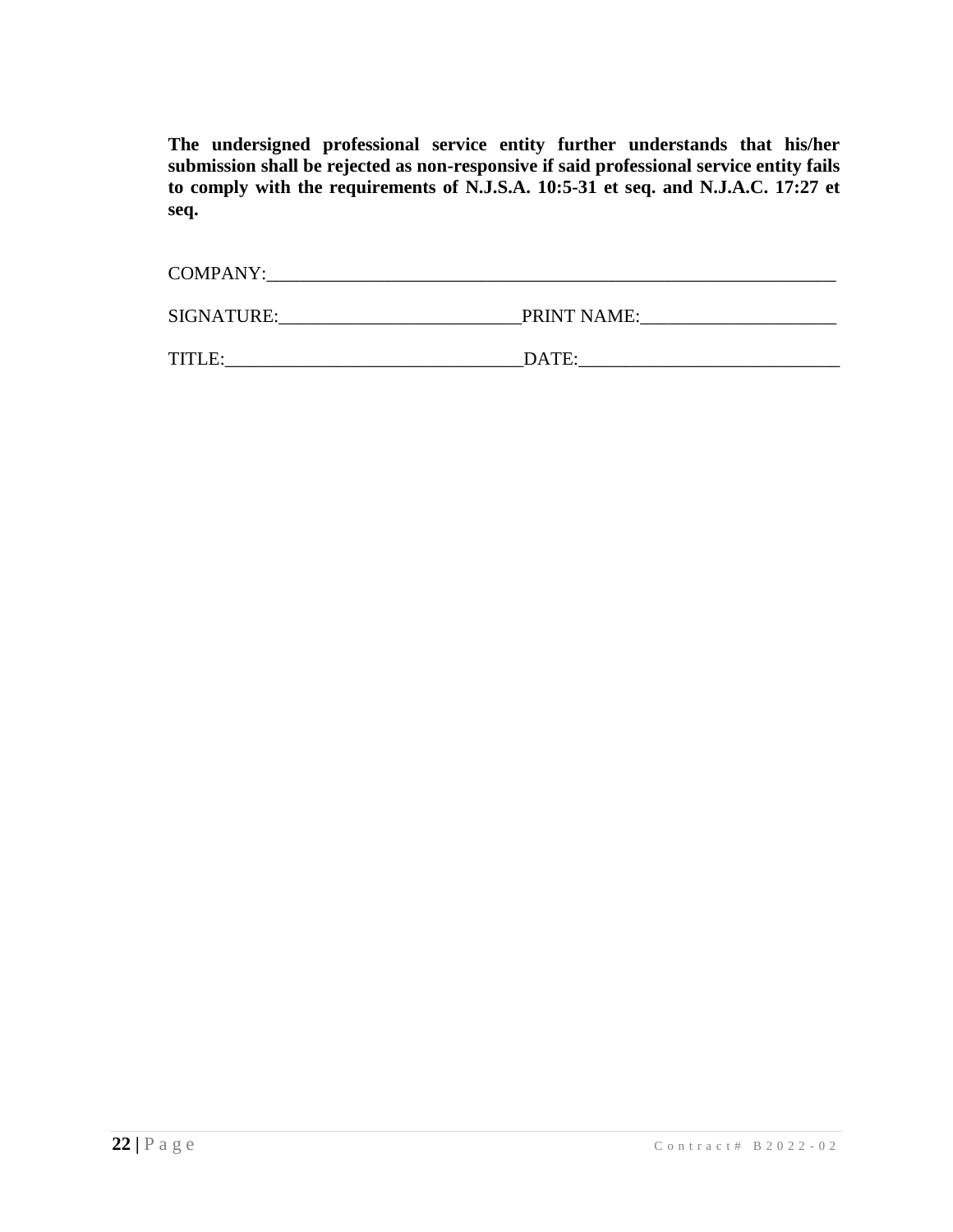## *AMERICAN WITH DISABILITES ACT OF 1990 EQUAL OPPORTUNITY FOR INDIVIDUALS WITH DISABILITY*

The Contractor and the Township does hereby agree that the provisions of Title 11 of the American with Disabilities Act of 1990 (the "Act") (42 U.S.C. S12101 et seq.), which prohibits discrimination on the basis of disability by entities in all services, programs and activities provided or made available by public entities, and the rules and regulations promulgated pursuant thereunto, are made a part of this contract. In providing any aid, benefit, or service on behalf of the Township pursuant to this contract, the Contractor agrees that the performance shall be in strict compliance with the Act. In the event that the Contractor, it agents, servants, employees, or subcontractors violate or are alleged to have violated the Act during the performance of this contract, the Contractor shall defend the Township in any action or administrative proceeding commenced pursuant to this Act. The Contractor shall indemnify, protect, and save harmless the Township, its agents, servants, and employees from and against any and all suits, claims, losses, demands, or damages of whatever kind or nature arising out of or claimed to arise out of the alleged violation. The Contractor shall, at its own expense, appear, defend, and pay any and all charges for legal services and any and all costs and other expenses arising from such action or administrative proceeding or incurred in connection therewith. In any and all complaints brought pursuant to the Townships grievance procedure, the Contractor agrees to abide by any decision of the Township which is rendered pursuant to said grievance procedure. If any action or administrative proceeding results in an award of damages against the Township or if the Township incurs any expense to cure a violation of the ADA which has been brought pursuant to it grievance procedure, the Contractor shall satisfy and discharge the same at its own expense.

The Township shall, as soon as practicable after a claim has been made against it, given written notice thereof to the Contractor along with full and complete particulars of the claim. If any action or administrative proceeding is brought against the Township or any of its agents, servants and employees, the Township shall expeditiously forward or have forwarded to the Contractor every demand, compliant, notice, summons, pleading, or other process received by the Township or its representatives.

It is expressly agreed and understood that any approval by the Township of the services provided by the Contractor pursuant to this contract will not relieve the Contractor of the obligation to comply with the Act and to defend, indemnify, protect, and save harmless the Township pursuant to this paragraph.

It is further agreed and understood that the Township assumes no obligation to indemnify or save harmless the Contractor, its agents, servants, employees and subcontractors for any claim which may arise out of their performance of this Agreement. Furthermore, the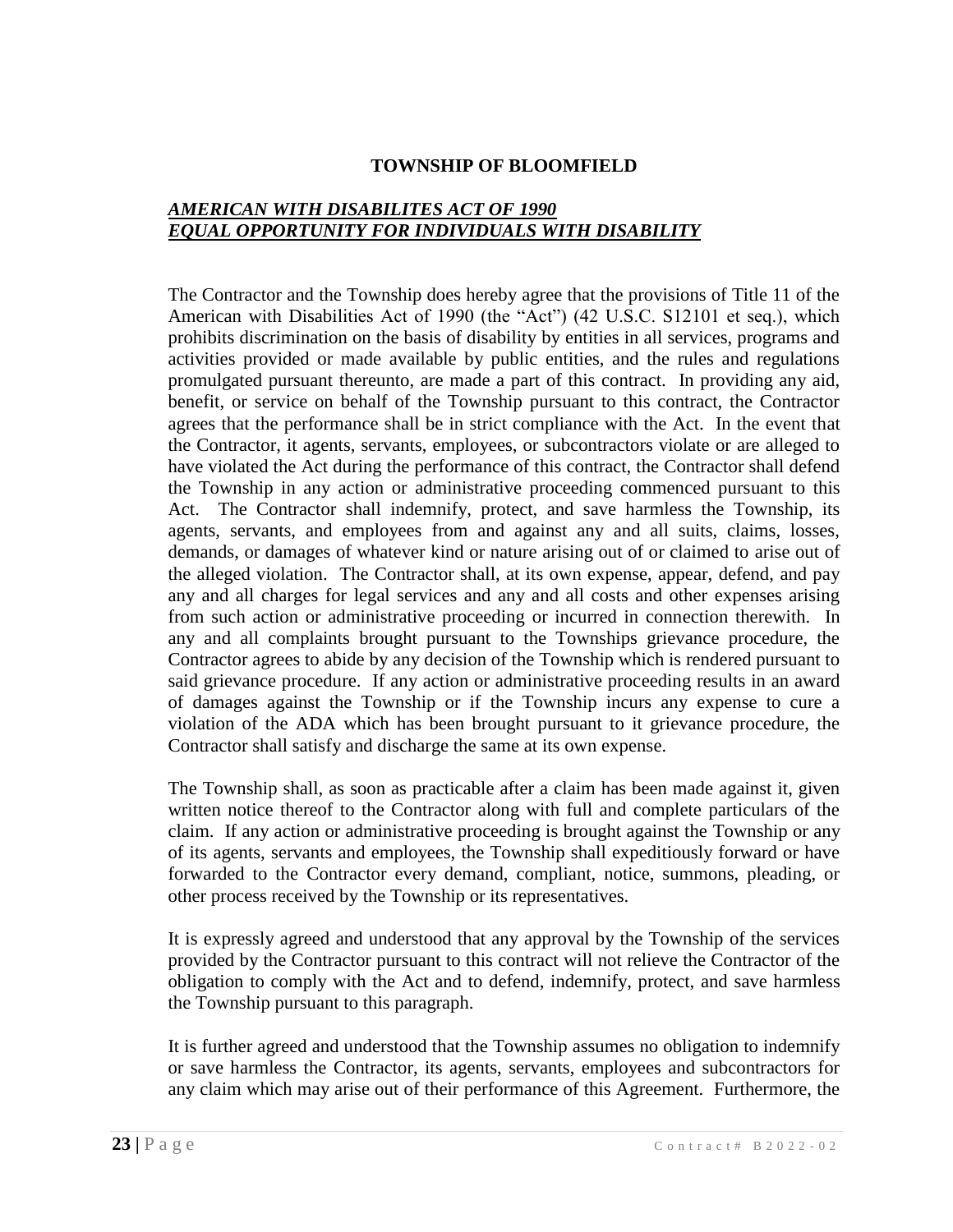Contractor expressly understands and agrees that the provisions of this indemnification clause shall in no way limit the Contractor's obligations assumed in the Agreement, nor shall they be construed to relieve the Contractor from any liability, nor preclude the Township from taking any other actions available to it under any other provisions of this Agreement or otherwise at law.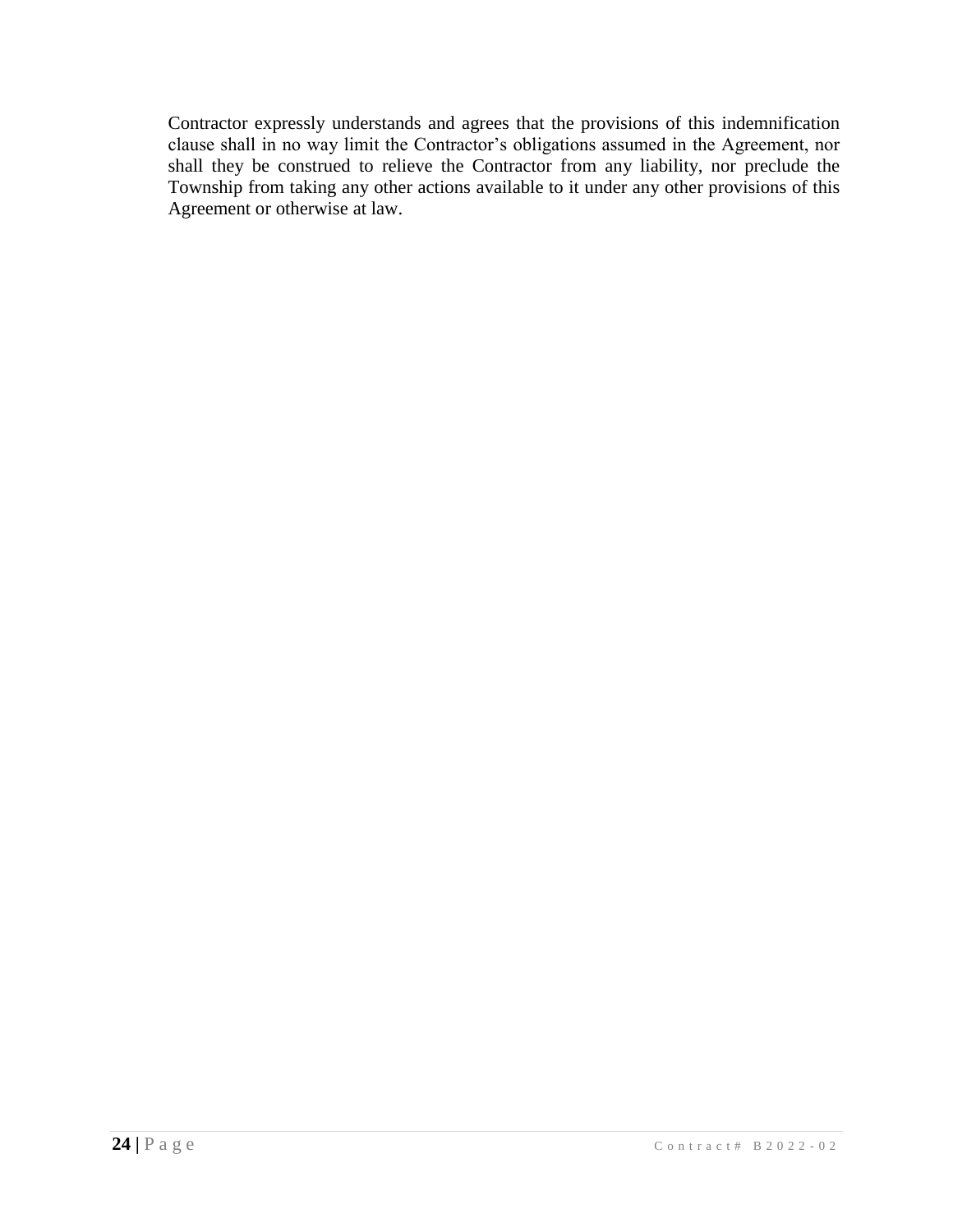## **EXECUTED LETTER OF TRANSMITTAL**

**(Note: To be typed on Respondent's Letterhead. No modifications may be made to the content of this letter)**

{Insert Date}

Anthony DeZenzo, Township Administrator 1 Municipal Plaza, Room 209 Bloomfield, NJ 07003

Re: Proposal Statement

Dear Mr.DeZenzo:

The undersigned, Qualified Respondent, has submitted the below Proposal Statement in response to a Request for Proposals (RFP), issued by the Township of Bloomfield (the "Township") dated \_\_\_\_\_\_\_\_\_\_\_\_\_\_\_\_\_, in connection with the Township's need for **A)**  \_\_\_\_\_\_\_\_\_\_\_\_\_\_\_\_\_\_\_\_\_\_\_\_\_\_\_\_\_\_\_\_\_\_, and **B)** \_\_\_\_\_\_\_\_\_\_\_\_\_\_\_\_\_\_\_\_\_\_\_\_\_\_\_\_\_\_\_\_\_\_.

The undersigned hereby states:

- The Proposal Statement contains accurate, factual and complete information to the best of my/our knowledge and belief. The Proposal Statement is submitted in good faith. I/we understand that any false statement may result in my/our disqualification.
- I/We agree(s) to participate in good faith in the procurement process described in the RFQ and to adhere to the Township's procurement schedule.
- I/We acknowledge(s) thatall costs incurred by me/us in connection with the preparation and submission of the Proposal Statement, amendments thereto, and any other documents prepared and submitted in response to the RFQ, or any negotiation which results therefrom, shall be borne exclusively by the undersigned.
- I/We hereby declare that the only persons/business entities anticipated by the undersigned to perform the professional services for which the undersigned's Proposal Statement is submitted are the two other members of the Project Team named herein and that no other persons or business entities participated in submission of the undersigned's Proposal Statement or will participate in any contract to be entered into between Respondent Project Team and the Township. The undersigned declares that its Proposal Statement is made without connection with any other person, firm or parties, except the other two members of the Project Team who have submitted Proposal Statements with the undersigned, and that the undersigned's Proposal Statement is being prepared and submitted in good faith and without collusion or fraud.
- I/We acknowledge(s) and agree(s) that the Township may modify, amend,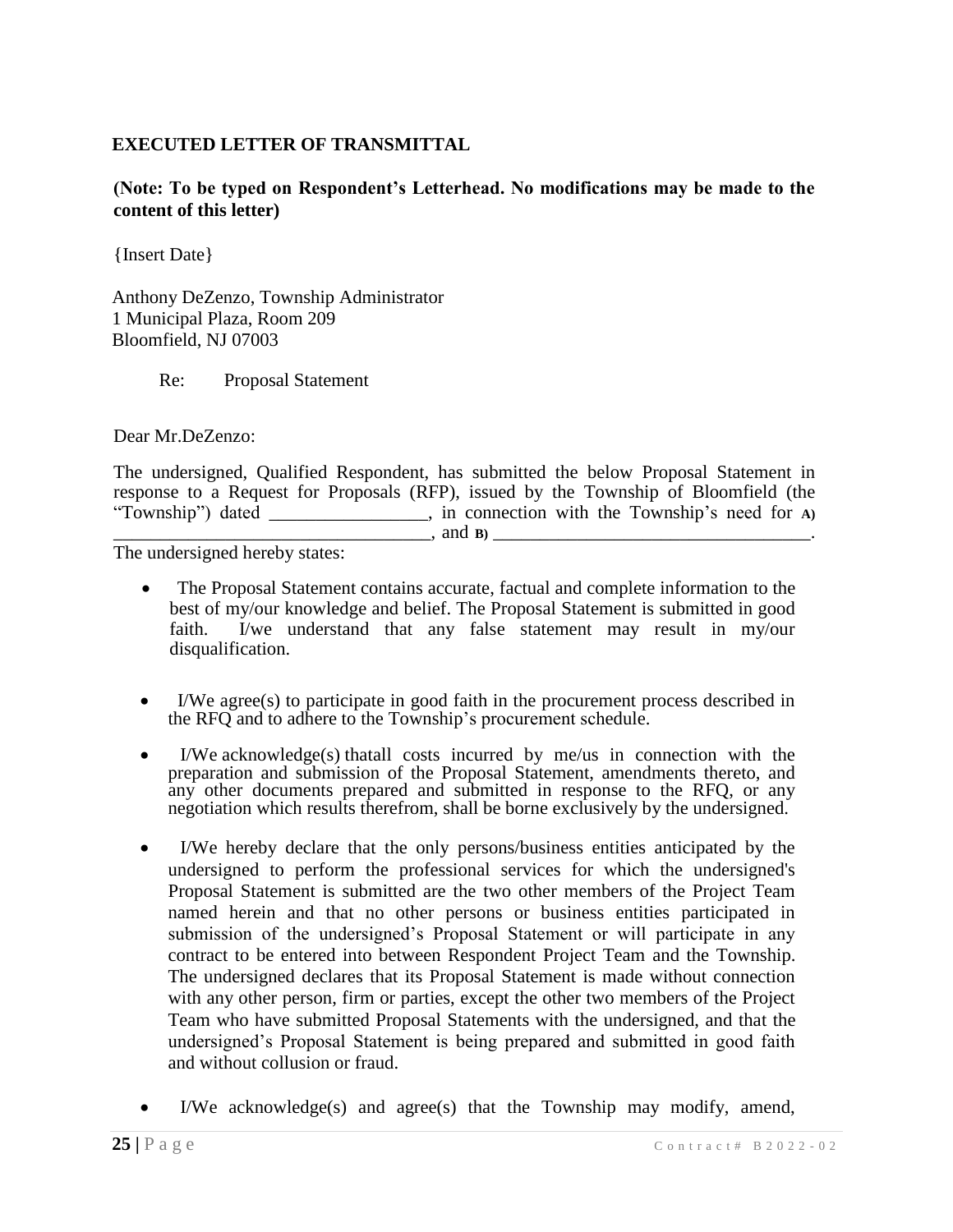suspend and/or terminate the procurement process (in its sole judgment).

 I/We acknowledge(s) that if the Project Team of which I/We (am/are) a member become the Successful Respondent and is awarded a contract to provide the Services, I/We shall comply with all applicable affirmative action and equal employment opportunity laws.

| Signed:       | <b>Printed:</b> |
|---------------|-----------------|
| <b>Title:</b> | Date:           |

\*If the qualified respondent is part of a joint venture, partnership or organization other than a natural person, the Letter of Proposal and Letter of Intent must be signed by an individual with the authority to bind the organization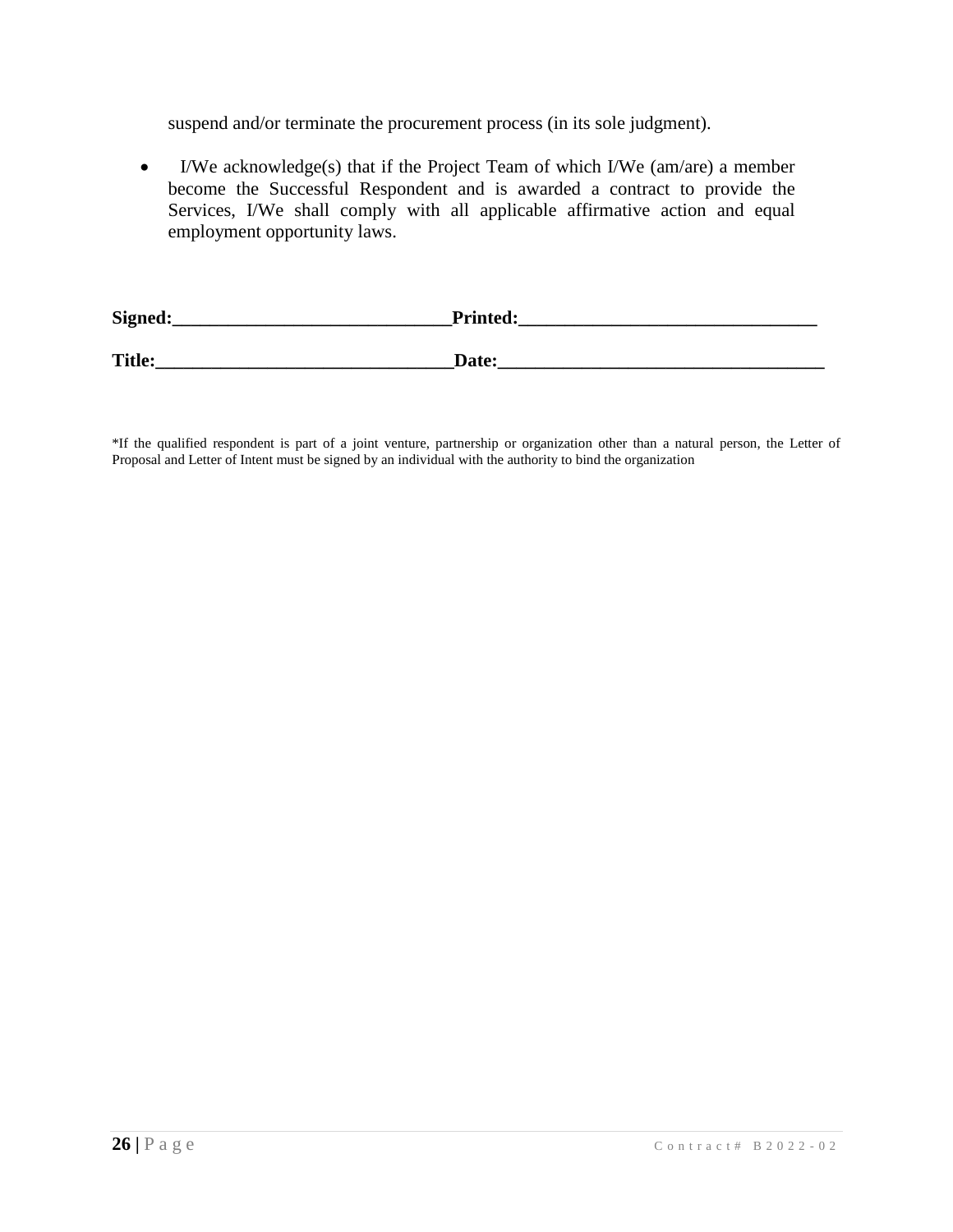#### **REQUEST FOR QUALIFICATIONS FIRM'S AFFIDAVIT OF NO DISCIPLINARY SANCTIONS OR PROFESSIONAL NEGLIGENCE IN THE STATE OF NEW JERSEY**

I\_\_\_\_\_\_\_\_\_\_\_\_\_\_\_\_\_\_\_\_\_\_\_\_\_\_\_\_\_\_\_\_\_\_\_\_of the \_\_\_\_\_\_\_\_\_\_\_\_\_\_\_\_\_\_\_\_\_\_\_\_\_\_\_\_\_\_in the County of \_\_\_\_\_\_\_\_\_\_\_\_and the State of \_\_\_\_\_\_\_\_\_\_\_\_\_\_\_\_\_\_\_\_\_\_\_\_\_\_\_\_of full age, being duly sworn according to law on my oath depose and say that:

I\_\_\_\_\_\_\_\_\_\_\_\_\_\_\_\_\_\_\_\_\_\_\_\_\_\_\_\_\_\_\_\_\_\_\_, an officer of the firm of **Example 1.1** Submitting an RFQ for the above named work, and that I executed the said RFQ with full authority to do so; that said bidder at the time of making of this bid is not included on the State of New Jersey, Department of Treasury, Division of Property Management & Construction List Debarred, Suspended and Disqualified bidders and that all statements contained in the Affidavit in awarding the contract for said work.

The undersigned further warrants that the professional licenses and/or certifications of those individuals listed in this RFQ are valid and not expired or suspended.

The undersigned further warrants that should the name of the firm making this submission appear on the Treasurer's List of Debarred, Suspended and Disqualified Bidders at any time prior to, and during the life of this contract, including the Guarantee Period, that the Township shall be immediately notified by the signatory of this Eligibility Affidavit.

The undersigned understands that the firm making the submission as a contractor is subject to disbandment, suspension and/or disqualification in contracting with the State of New Jersey at the Department of Environmental Protection if the Contractor, pursuant to N.J.S.A. 7:1-5.2, commits any of these acts listed therein, and as determined according to applicable law and regulation.

Name of the Firm (Print or Type)

\_\_\_\_\_\_\_\_\_\_\_\_\_\_\_\_\_\_\_\_\_\_\_\_\_\_\_\_\_\_\_\_\_\_\_\_\_\_\_

\_\_\_\_\_\_\_\_\_\_\_\_\_\_\_\_\_\_\_\_\_\_\_\_\_\_\_\_\_\_\_\_\_\_\_\_\_\_\_

Signature/Title

| Subscribed and sworn before me this | day of |                        |  |
|-------------------------------------|--------|------------------------|--|
| (Witnessed or Attested by):         |        | My commission expires: |  |
| Printed Name of Affiant:            |        | Date:                  |  |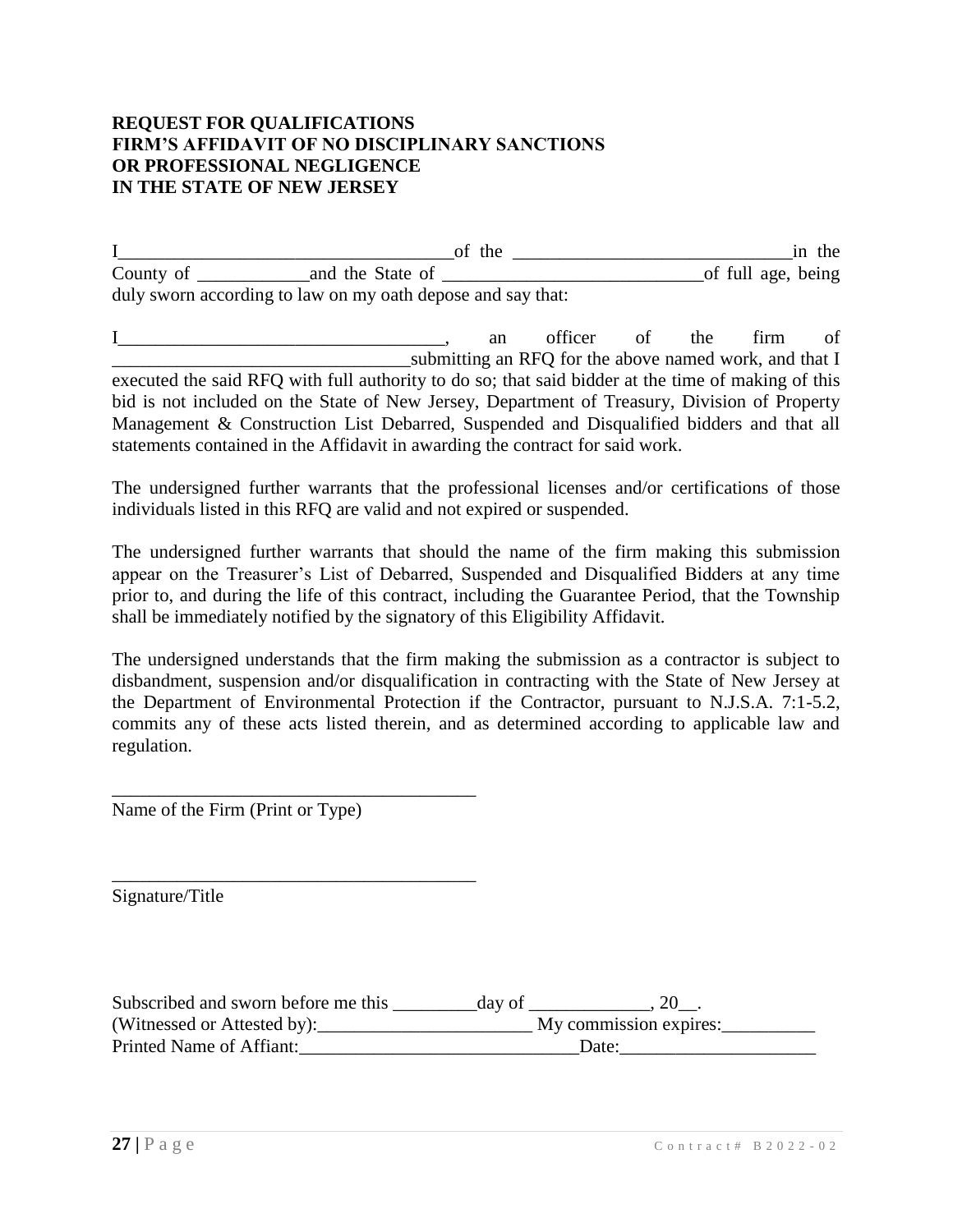## **DISCLOSURE OF INVESTMENT ACTIVITIES IN IRAN**

#### RESPONDENT'S NAME

Pursuant to Public Law 2012, c. 25, any person or entity that submits a bid or proposal or otherwise proposes to enter into or renew a contract must complete the certification below to attest, under penalty of perjury, that the person or entity, or one of the person or entity's parents, subsidiaries, or affiliates, is not identified on a list created and maintained by the Department of the Treasury as a person or entity engaging in investment activities in Iran. If the Director finds a person or entity to be in violation of the principles which are the subject of this law, s/he shall take action as may be appropriate and provided by law, rule or contract, including but not limited to, imposing sanctions, seeking compliance, recovering damages, declaring the party in default and seeking debarment or suspension of the person or entity.

#### **I certify, pursuant to Public Law 2012, c. 25, that the person or entity listed above for which I am authorized to bid/renew: (Please check all statements that are true)**

 $\Box$  is not providing goods or services of \$20,000,000 or more in the energy sector of Iran, including a person or entity that provides oil or liquefied natural gas tankers, or products used to construct or maintain pipelines used to transport oil or liquefied natural gas, for the energy sector of Iran, **and**

 $\Box$  is not a financial institution that extends \$20,000,000 or more in credit to another person or entity, for 45 days or more, if that person or entity will use the credit to provide goods or services in the energy sector in Iran.

**In the event that a person or entity is unable to make the above certification because it or one of its parents, subsidiaries, or affiliates has engaged in the above-referenced activities, a detailed, accurate and precise description of the activities must be provided in part 2 below to the Division of Purchase under penalty of perjury. Failure to provide such will result in the proposal being rendered as non-responsive and appropriate penalties, fines and/or sanctions will be assessed as provided by law.**

#### **PART 2: PLEASE PROVIDE FURTHER INFORMATION RELATED TO INVESTMENT ACTIVITIES IN IRAN**

You must provide, accurate and precise description of the activities of the bidding person/entity, or one of its parents, subsidiaries or affiliates, engaging in the investment activities in Iran outlined above by completing the boxes below.

Name

Relationship to Bidder

Description of Activities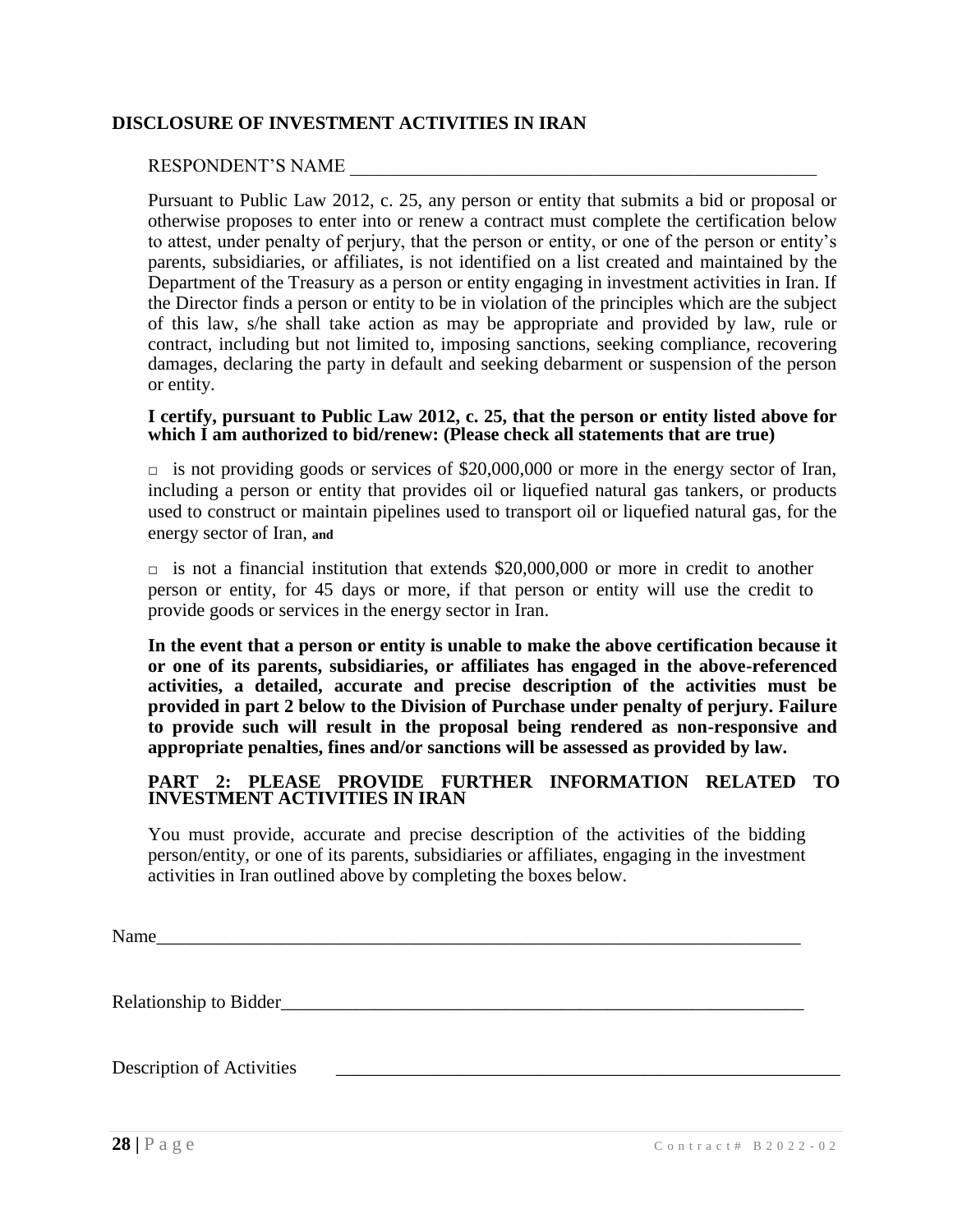| Duration of Engagement     | <b>Anticipated Cessation Date</b> |
|----------------------------|-----------------------------------|
|                            |                                   |
| <b>Bidder Contact Name</b> | <b>Contact Phone Number</b>       |

Certification: I, being duly sworn upon my oath, hereby represent and state that the foregoing information and any attachments thereto to the best of my knowledge are true and complete. I attest that I am authorized to execute this certification on behalf of the abovereferenced person or entity. I acknowledge that the Township of Bloomfield is relying on the information contained herein and thereby acknowledge that I am under a continuing obligation from the date of this certification through the completion of any contracts with the Township of Bloomfield, to notify the Township of Bloomfield in writing of any changes to the answers of information contained herein. I acknowledge that I am aware that it is a criminal offense to make a false statement or misrepresentation in this certification, and if I do so, I recognize that I am subject to a criminal prosecution under the law and that it will also constitute a material breach of my agreement(s) with the Township of Bloomfield, New Jersey and that the Township at it is option may declare any contract(s) resulting from this certification void and unenforceable.

| Full Name (Print) |  |
|-------------------|--|
|-------------------|--|

 $Signature$ 

Title

Date\_\_\_\_\_\_\_\_\_\_\_\_\_\_\_\_\_\_\_\_\_\_\_\_\_\_\_\_\_\_\_\_\_\_\_\_\_\_\_\_\_\_\_\_\_\_\_\_\_\_\_\_\_\_\_\_\_\_\_\_\_\_\_\_\_\_\_\_\_\_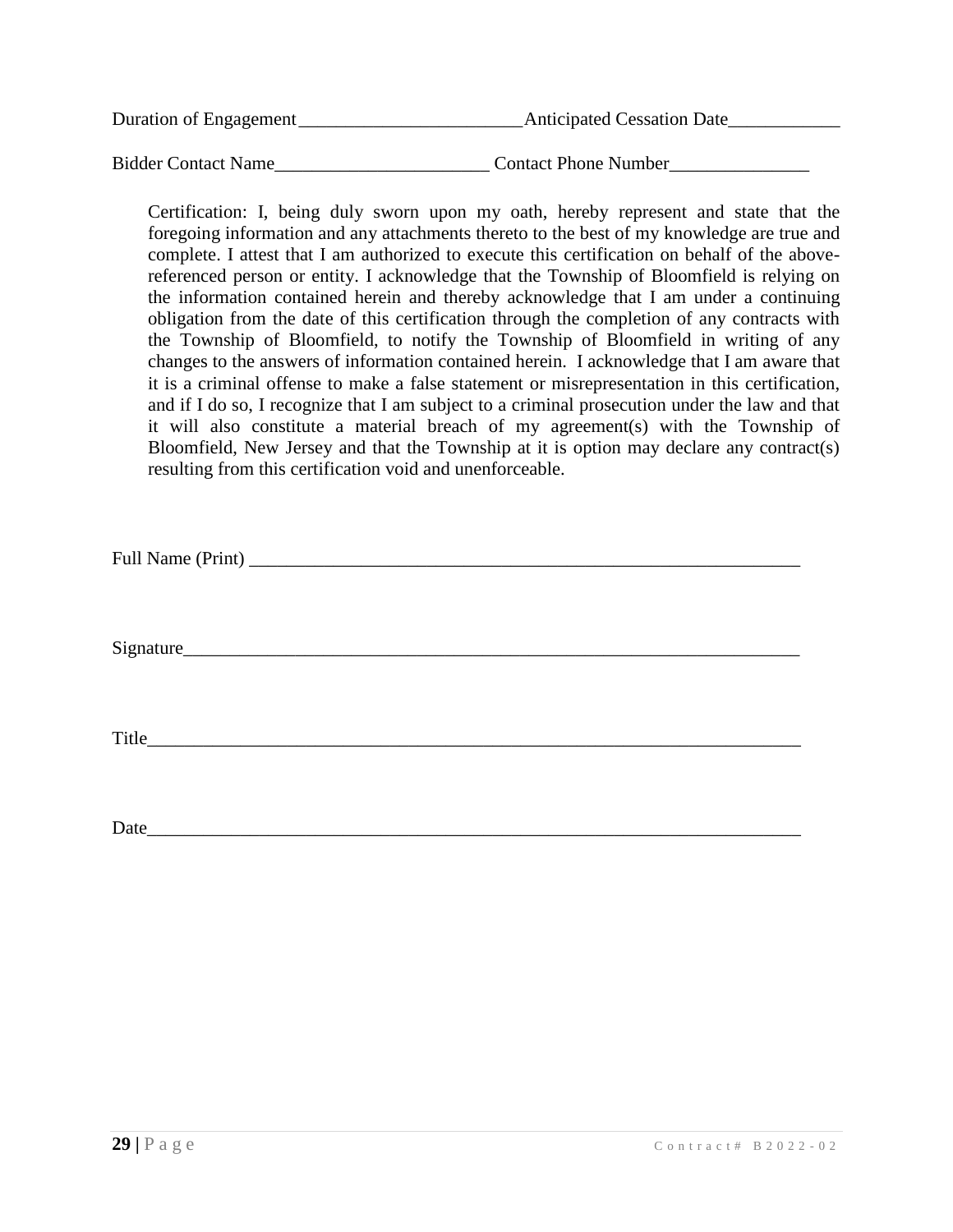#### **DISCLOSURE OF INVESTIGATIONS AND ACTIONS INVOLVING BIDDER**

The bidder shall provide a detailed description of any investigation, litigation, including administrative complaints or other administrative proceedings, involving any public sector clients during the past five years including the nature and status of the investigation, and, for any litigation, the caption of the action, a brief description of the action, the data of inception, current status, and, if applicable, disposition.

#### **Investigation**

Indicate "NONE" if no investigations were undertaken. Attach additional pages if necessary

| <b>Person</b><br><b>or</b><br><b>Entity</b> | of<br><b>Date</b><br><b>Inception</b> | <b>Description</b> | <b>Disposition/Status</b><br>(if applicable) | <b>Bidder Contact</b><br><b>Name</b><br>and<br><b>Phone</b><br>for<br>additional<br>information |
|---------------------------------------------|---------------------------------------|--------------------|----------------------------------------------|-------------------------------------------------------------------------------------------------|
|                                             |                                       |                    |                                              |                                                                                                 |
|                                             |                                       |                    |                                              |                                                                                                 |
|                                             |                                       |                    |                                              |                                                                                                 |
|                                             |                                       |                    |                                              |                                                                                                 |

#### **Litigation/Administrative Complaints**

Indicated "NONE" if no Litigation/Administrative Complaints. Attach additional pages if necessary

| <b>Person</b> | <b>or</b> | Date             | of Description | marcured Torth in the England Prominibility of Companies. Thursdriven a pages in hecessary<br><b>Disposition/Status</b> | <b>Bidder Contact</b> |
|---------------|-----------|------------------|----------------|-------------------------------------------------------------------------------------------------------------------------|-----------------------|
| <b>Entity</b> |           | <b>Inception</b> |                | (if applicable)                                                                                                         | <b>Name</b><br>and    |
|               |           |                  |                |                                                                                                                         | <b>Phone</b><br>for   |
|               |           |                  |                |                                                                                                                         | additional            |
|               |           |                  |                |                                                                                                                         | information           |
|               |           |                  |                |                                                                                                                         |                       |
|               |           |                  |                |                                                                                                                         |                       |
|               |           |                  |                |                                                                                                                         |                       |
|               |           |                  |                |                                                                                                                         |                       |
|               |           |                  |                |                                                                                                                         |                       |
|               |           |                  |                |                                                                                                                         |                       |
|               |           |                  |                |                                                                                                                         |                       |
|               |           |                  |                |                                                                                                                         |                       |

## (Print name & title of affiant) (Corporate Seal)